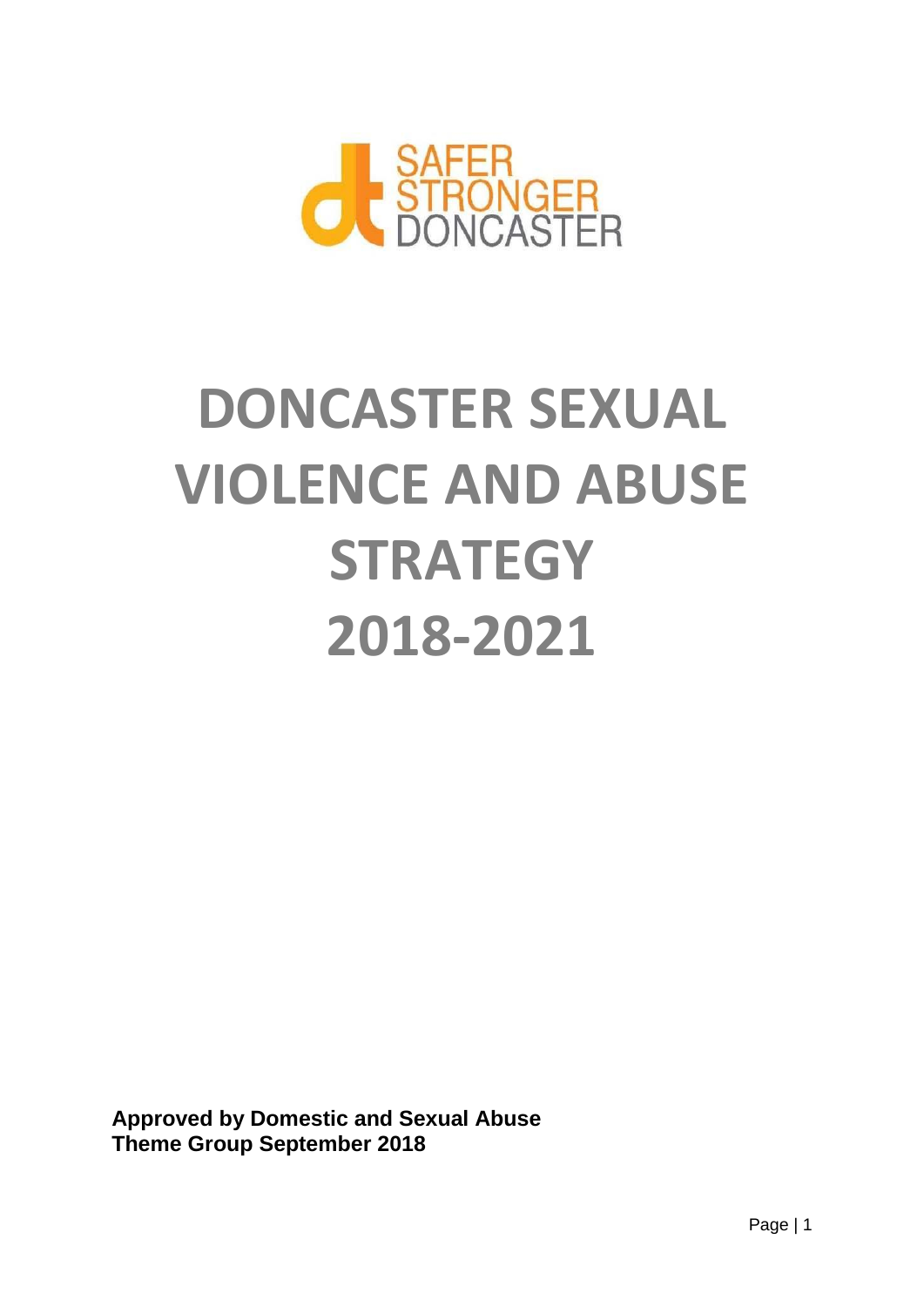# **Contents**

| <b>Section</b> |                                                                                                                                                                                                                                                                                                                                                                                                                                                                                                                                                                                 | Page No |  |
|----------------|---------------------------------------------------------------------------------------------------------------------------------------------------------------------------------------------------------------------------------------------------------------------------------------------------------------------------------------------------------------------------------------------------------------------------------------------------------------------------------------------------------------------------------------------------------------------------------|---------|--|
| Foreword       |                                                                                                                                                                                                                                                                                                                                                                                                                                                                                                                                                                                 | 3       |  |
| 1.0            | <b>Introduction</b><br><b>Our Strategic Vision</b><br>Definition and focus of the strategy and links to other work<br>$\bullet$                                                                                                                                                                                                                                                                                                                                                                                                                                                 | 4       |  |
| 2.0            | <b>The National Context</b><br><b>National Research</b><br>The National Strategy for Sexual Violence and Abuse (SVA)                                                                                                                                                                                                                                                                                                                                                                                                                                                            | 6       |  |
| 3.0            | <b>South Yorkshire and Doncaster's context</b><br>What we know about SVA locally<br>Where we are now and implications for the future                                                                                                                                                                                                                                                                                                                                                                                                                                            | 8       |  |
| 4.0            | What we want to achieve and how we will do it<br>Strategic Outcomes and Key Objectives towards 2021                                                                                                                                                                                                                                                                                                                                                                                                                                                                             | 13      |  |
|                | <b>Outcome 1 - Communities and families are aware of sexual</b><br>violence and abuse and no longer accept it.<br><b>Outcome 2 -</b> Individuals and Families who are vulnerable to or<br>experience sexual violence are identified earlier and receive<br>effective support to stay safe; reduce repeat victimisation and<br>recover.<br><b>Outcome 3 –</b> People who use sexually abusive and/or violent<br>behaviour are challenged and provided with effective support to<br>change, face the consequences of their actions and the risk they<br>pose effectively managed. |         |  |
| 5.0            | <b>Our Finances and Resources</b>                                                                                                                                                                                                                                                                                                                                                                                                                                                                                                                                               | 15      |  |
| 6.0            | Governance and how partners will work together<br>Governance of the Strategy<br><b>Working with other Strategic Boards</b><br>$\bullet$<br>Individual Partner responsibilities and accountability<br>$\bullet$<br>A common approach and philosophy of practice<br>$\bullet$<br>Partnership response to complex issues, poor outcomes and<br>$\bullet$<br>performance                                                                                                                                                                                                            | 18      |  |
| 7.0            | How Partners will measure progress and success<br><b>Annual Action Plan</b><br>Progress of Performance Indicators<br>How services work together and have confidence in their work<br>$\bullet$                                                                                                                                                                                                                                                                                                                                                                                  | 20      |  |
| 8.0            | <b>Annual Action Plan</b>                                                                                                                                                                                                                                                                                                                                                                                                                                                                                                                                                       | 21      |  |
|                |                                                                                                                                                                                                                                                                                                                                                                                                                                                                                                                                                                                 |         |  |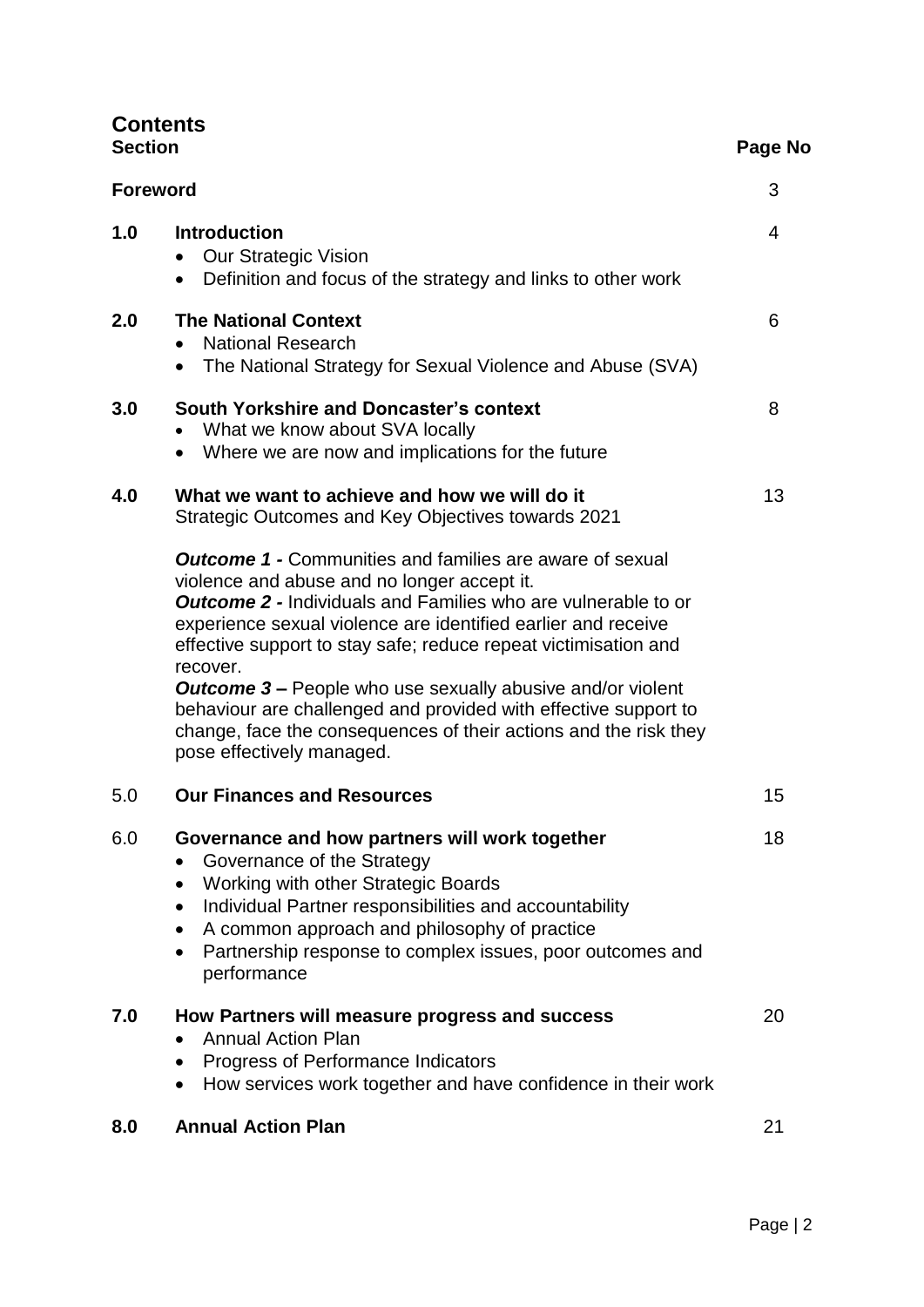## **Foreword**

Sexual abuse is a sensitive and complex issue that takes many forms. It is not an easy subject to talk about but it is essential that we do. The organisations and partners in Doncaster are determined and committed to work together to address it.

Sexual abuse destroys the lives of individuals and has far reaching consequences for their families and our communities. It is not limited to any particular geographic area or social background but it is clear from the increased awareness arising from a string of high profile media cases that it is prevalent throughout the UK.

This strategy advocates that the best way to tackle sexual abuse is through effective coordinated inter agency and partnership working to a clear and coherent plan, doing everything possible to prevent sexual abuse and as well ensuring that there is a swift and proportionate response with practical and tailored support provided to children and young people that become victims. To that end an important part of this strategy is working with our communities to inform them about the dangers of sexual abuse and the early warning signs to look for. We potentially have vulnerable people in relationships that they themselves do not recognise as exploitation and abuse and we want to equip them with the knowledge and confidence to come forward and report.

This strategy describes how the Doncaster partnership intends to continuously improve our effectiveness in tackling sexual abuse and this new strategy builds on what we have learned, both locally and more widely.

It is particularly reassuring to see the large increases in referrals and use of the available support services for victims of sexual violence, the increases are across all ages and gender, and shows that Doncaster is effective in raising awareness and safeguarding some of the most vulnerable people.

The strategy confirms how we intend to continue our vitally important awareness raising campaign focusing on those who are vulnerable in our local communities. It outlines how agencies work together to deal with specific cases when potential sexual abuse concerns are reported, and our continuing plans to disrupt this kind of activity and prosecute the people who perpetrate this crime.

Doncaster partnerships continue to strive to reach all areas of the community, and build trust and confidence to encourage the reporting of these crimes. All forms of sexual violence will be dealt with sensitively and the perpetrators tackled robustly.

We will listen to and learn from the victims, their families and friends who have been affected by these terrible experiences. It is vital that we translate what they tell us into positive action, so that we can tackle these crimes more effectively whilst ensuring that children and young people who are damaged by this experience get the professional help and support they need.

I look forward in due course to reporting on the good work that has been done to protect those at risk of harm from sexual abuse.

#### *Chief Superintendent Shaun Morley*

*Chair of Safer Stronger Doncaster Partnership and Chair of the Doncaster Domestic and Sexual Violence and Abuse Partnership*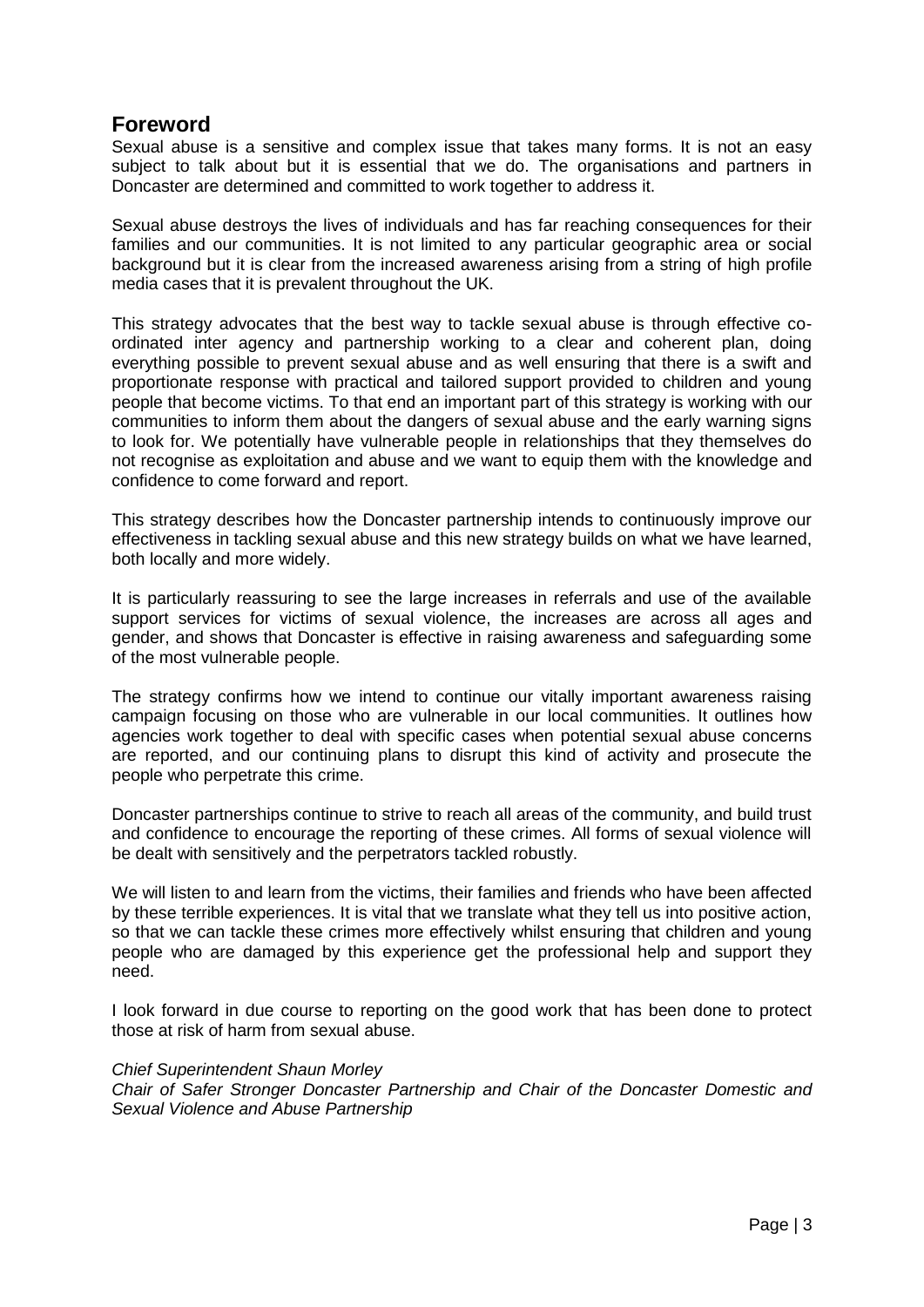# **1.0 Introduction**

This new strategy for sexual violence and abuse (SVA) reflects the coordinated response already developed in Doncaster for domestic violence and abuse (DVA). This work is also led by the Safer Stronger Doncaster Partnership to maximise the use of available resources when there are similar objectives, but also ensure there is specific focus given to the distinct nature of the two strategies. One of the most important aspects of responding effectively to SVA is that it cannot be achieved by any single agency operating in isolation. This strategy therefore sets out a 'call to action' and an agreed way of working with adult victims, perpetrators and with any other person, including a child or young person, affected by the consequences of sexual violence or abuse.

This strategy seeks to focus our commissioning arrangements and provision of services, and sets out how we will further improve our response to SVA over the coming years.

#### **1.1 Our Strategic Vision**

#### **"An abusive and violence free Doncaster"**

Moving towards a Doncaster free from sexual violence and abuse means **preventing** abuse and violence before it starts, **responding** to it when it happens, and **rebuilding** from the impact it has.

In fulfilling this vision individuals and families<sup>1</sup> should be seen as equal partners with professionals supporting them; whether this is a rapid response to protect victims or to challenge unacceptable harmful behaviour from perpetrators.

Children and young people also have a right $2$  to have their voice heard with an entitlement to information which assists them to participate and engage with services that support their needs as a witness $3$  of SVA.

We continue to work in an environment of rapid change and competing priorities which means that we have to constantly look at ways of working with new models for investment, integrated commissioning and delivery of services. We have worked in an integrated way for a number of years on domestic abuse and we now need to strengthen our focus and work around sexual abuse with equal rigour and therefore need to have:

- better ways of hearing what victims and what perpetrators tell us
- better information sharing on individual cases through Multi-agency public protection arrangements (MAPPA) and Adult and Child Safeguarding arrangements
- working practice focused on agreed shared outcomes
- effective collection and use of data and other intelligence
- mechanisms to listen to staff working with individuals and families affected by SVA and from those working in the community
- a comprehensive training plan for practitioners around sexual abuse

This will enable us to understand needs more fully; provide a better understanding of individuals and families' vulnerability or behaviours and thereby target resources more effectively where they are needed most.

 $\overline{a}$ 

 $1$  Families in the context of this strategy is anyone living with or affected by domestic abuse, which may or may not include children under the age of 18yrs old (24yrs SEND).

<sup>&</sup>lt;sup>2</sup> United Nations Convention on the Rights of the Child 1989

 $3$  Definition of witness is C&YP affected as a result of direct observation and non-direct means – similar to DVA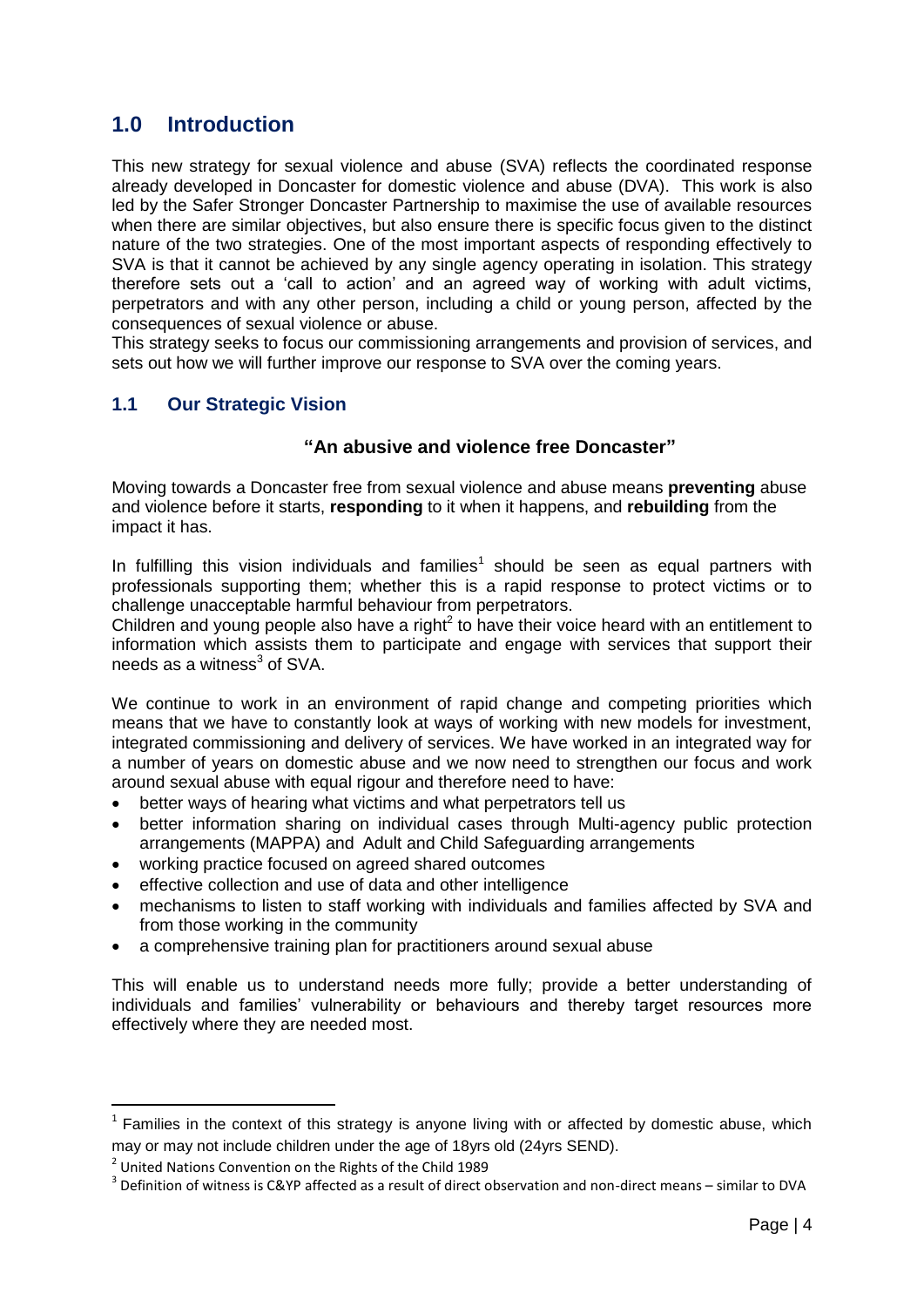#### **1.2 Definition of Sexual Violence and Abuse and focus of this strategy**

#### **Definition**

Sexual Violence and Abuse results from an abuse of power which may involve: intimidation; coercion; threat and force. This includes the use of any unwanted sexual attention and may involve: child sexual abuse; rape of an adult; rape of a child; sexual assault; female genital mutilation; harassment; ritual abuse; sexual exploitation; sexual abuse of a vulnerable adult; grooming; internet safety; sexting.

The focus of this strategy is *sexual violence and abuse for all ages. However,* to avoid duplication of work across Doncaster partnerships some work will be carried out under the Doncaster Safeguarding Children Board while some work will be overseen by the Doncaster Domestic and Sexual Violence and Abuse Partnership.

#### **Work of the Doncaster Safeguarding Children Board**

#### **Child Sexual Exploitation (CSE) and online safety**

Tackling Sexual Exploitation remains one of the most important challenges for the Doncaster Safeguarding Children Board. As a result the Board has produced a Child Sexual Exploitation strategy 2017-2019 which sets out the commitment of the Doncaster Safeguarding Children Board and its partners in doing everything possible to prevent sexual exploitation, child criminal exploitation and support the victims of abuse. This strategy also includes online safety. The Doncaster Safeguarding Children Board CSE subgroup are in the process of developing a task and finish group to devise a plan to ensure all partners and the voluntary and community sector are engaged in a campaign to raise awareness of online grooming, online sexual abuse and sexting. CSE training is also provided on a monthly basis by the Doncaster Safeguarding Children Board. Therefore Child Sexual Exploitation and online safety is not duplicated in this strategy.

#### **Safeguarding Children and Young People who may have been Sexually Abused**

The Doncaster Safeguarding Children Board has produced a policy with clear information for practitioners about intra-familial sexual abuse and other types of sexual abuse, such as rape, that may take place within a family and what action professionals who suspect such a situation should take, and what evidence can be collected. This includes the role of specialist professionals who can offer support to the child or young person, other family members, and involved professionals.

#### **Female Genital Mutilation (FGM)**

This is cross cutting issue that must be addressed across the Doncaster Safeguarding Children Board and the Doncaster Domestic and Sexual Violence and Abuse Partnership. We are aware that there are a number of countries which carry out the practice of FGM and culturally it remains acceptable within the family even if they move to Britain. In a number of countries the practice is widespread and socially accepted and affects 125 million girls in 29 countries. In some of these countries, such as Somalia; Guinea; Djibouti; Egypt; Sudan and Sierra Leone, anywhere from 88% to 98% of girls and women are subjected to FGM. In half of the 29 countries, the majority of girls were cut before age 5. In the rest of the countries, most cutting occurs between 5 and 14 years of age.

Although the ethnic mix of Doncaster's population shows that only a very small number of girls and young women could be affected by FGM, we have to assume there is always the possibility that FGM is practiced in South Yorkshire and could affect girls and young women in Doncaster. This could include the practice being undertaken here in Britain, or taken out the country and then returning to the UK.

With this assumption comes responsibility to act, firstly to prevent girls and young women become victims and secondly to respond to protect and help victims recover if it does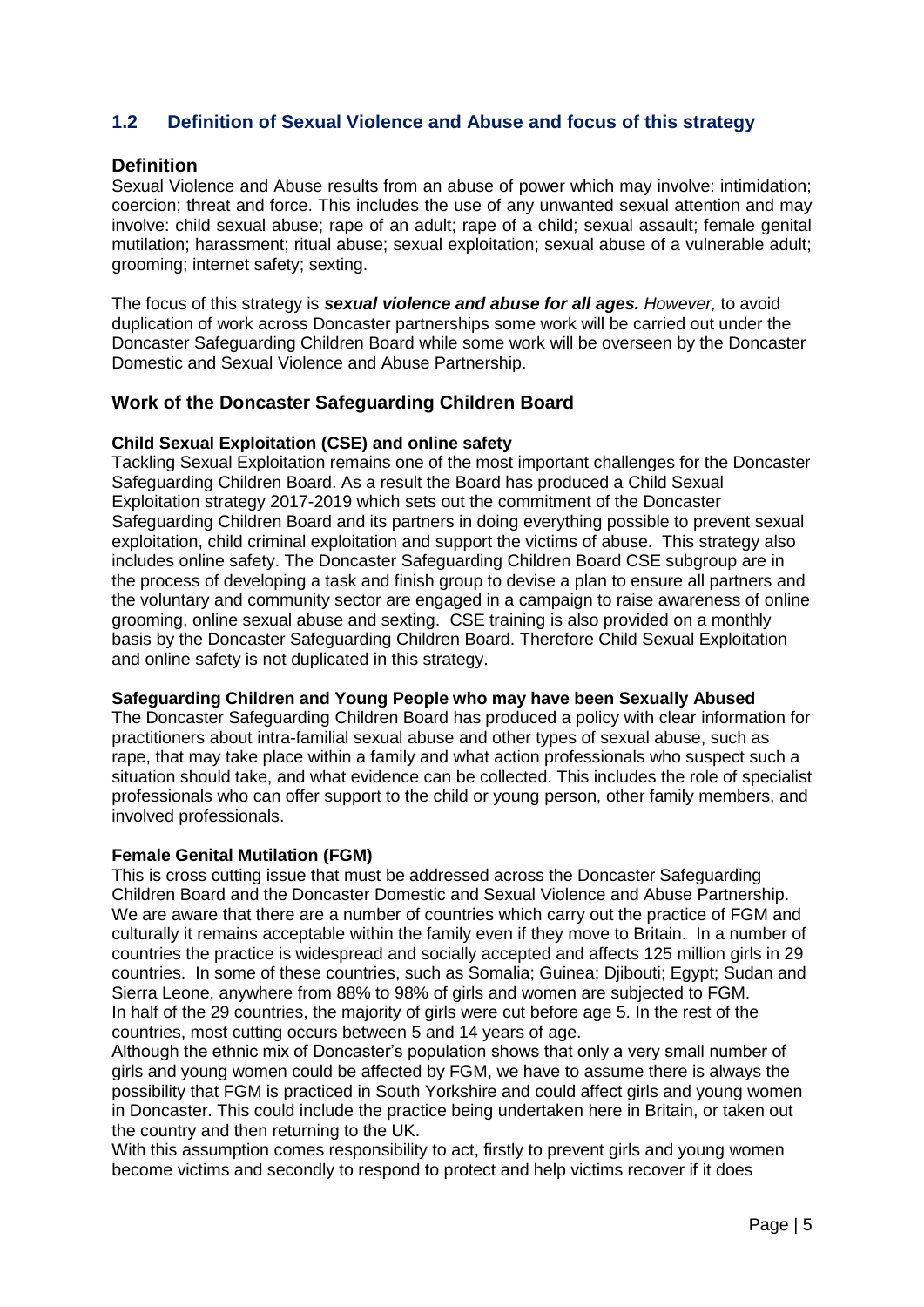happen. This means we have to support the workforce to recognise indicators of vulnerability to the practice of FGM and how to respond swiftly to victims or potential victims. The Doncaster Safeguarding Children Board has plans to ensure FGM will be built into joint Workforce Development Action Plan and will be linked in with South Yorkshire Police Procedure/DSCB Multi Agency Procedures.

# **2.0 The National Context**

#### **2.1 National Research<sup>4</sup> and Data<sup>5</sup>**

Contemporary academic research about the nature and the impact of trauma that results from sexual violence and abuse is continually developing with evidence from practice constantly evolving and informing our knowledge and understanding. There is an emerging collective academic agreement that the trauma caused by sexual violence can result in increased vulnerability over the short and long term. This has resulted in the need for practice to be underpinned by trauma informed responses to ensure appropriate support for victims of SVA and elicit their engagement with that support, including their access to justice.

2.1.1 Academic research and evidence from practice tells us that:

#### **Sexual Violence and abuse is much more common than people think**

The Crime Survey England and Wales estimated that 20% of women and 4% of men have experienced some type of sexual assault since the age of 16, equivalent to an estimated 3.4 million female victims and 631,000 male victims.

3.1% of women (510,000) and 0.8% of men (138,000) aged 16 to 59 experienced sexual assault in the last year, according to the year ending March 2017 CSEW; no significant change from the previous year's survey.

According to the NSPCC 1 in 20 children in the UK have been sexually abused. Over 2,900 children were identified as needing protection from sexual abuse in 2015/16 and 1 in 3 children sexually abused by an adult did not tell anyone.

Indecent exposure or unwanted sexual touching (11.5% of adults aged 16 to 59, 3.8 million victims) was more common than rape or assault by penetration (including attempts) (3.4%, 1.1 million victims). (ONS March 2017)

#### **It represents a form of gender inequality**

Most perpetrators of sexual violence are men and most victims are women. Sexual violence is both a consequence and a cause of gender inequality. Human rights and gender inequality legislation, including the Gender Equality Duty, require public authorities to address violence against women.

#### **The most vulnerable in society are disproportionately affected.**

Adult sexual violence is more likely to be experienced by people with a disability, people involved in sex work and people who were abused as children.

#### **It causes fear in communities**

**<sup>.</sup>** <sup>4</sup> Darling, A. (2016, May 15). Female child sexual abusers – how are they getting away with it in organisational contexts? <sup>5</sup> *Crime in England and Wales 2016 (ONS) CPS VAWG Data*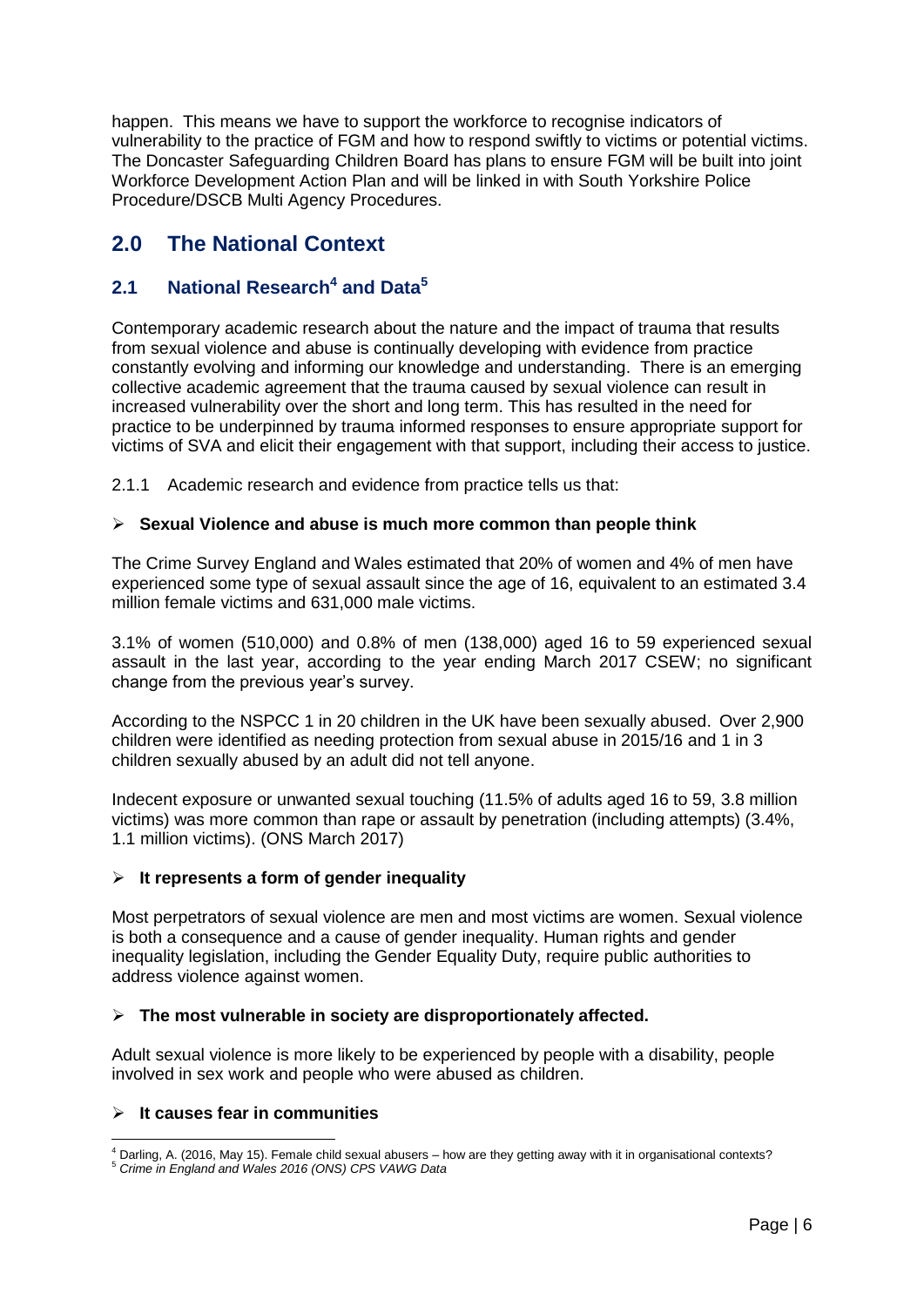Women are more concerned about rape and sexual assault than any other crime

#### **It causes severe and long lasting harm to survivors**

Direct physical health consequences of sexual violence include physical injury, sexually transmitted infections and unwanted pregnancy. Long term consequences can include posttraumatic stress disorder, anxiety and panic attacks, depression, social phobia, substance misuse, eating disorders, self-harm and suicide.

#### **It causes harm to society**

The overall cost to society is estimated at more than £8 billion each year. Leaving aside the inability to measure human suffering, the price tag to health services is estimated at £76,000 for each individual rape.

#### **Victims don't always get the support they need**

It is estimated that 90% of people who suffer rape do not tell anybody about it. This means that victims do not get the support that they need to deal with the sexual violence they have experienced. Where victims do try and access support, it hasn't always been available.

#### **It is an important and dangerous element of domestic abuse**

Many people believe that strangers normally commit adult sexual violence. In fact, perpetrators are normally known to the victim and many are partners or family members. Rape is associated with the most severe cases of domestic abuse and is a risk factor for domestic homicide. This is significant for assessment of risk and direct practice.

- Response to domestic abuse incidents must take account of multiple incidents as a potential pattern of abuse, rather than investigating single incidents in isolation
- Increased focus on teenage relationships and the support needed for young people experiencing abuse in their intimate relationships
- The impact of domestic abuse on the adult victim and on children even once they have achieved safety – is often severe and long-lasting.
- Perpetrator services need to proactively identify risks posed by perpetrators to victims and identify other forms of behaviour that are wider than their intimate relationship, including criminal activity and abuse in the community.

#### **Offenders brought to justice**

A CPS report in 2017 did highlight some improvements in bringing offenders to justice. The report stated that there has been an 11.8% increase in completed rape prosecutions in 2016/17 compared to the previous year (5,190 up from 4,643), and an 11.2% rise in convictions (2,991 up from 2,689). The report also showed that there has been the highest ever volume (13,490) of completed sexual offence prosecutions, excluding rape, with a 12.5% rise in defendants compared to the previous year. The conviction rate is now 79.5% the highest rate ever recorded.

Child sexual abuse prosecutions have risen by 82% and convictions by 89% over the decade, and by 15.5% and 15.7% respectively over the last year, the highest volume ever.

Despite this there are still offenders not brought to justice, especially as only 15% of serious sexual offences against people over 16 are reported to the Police.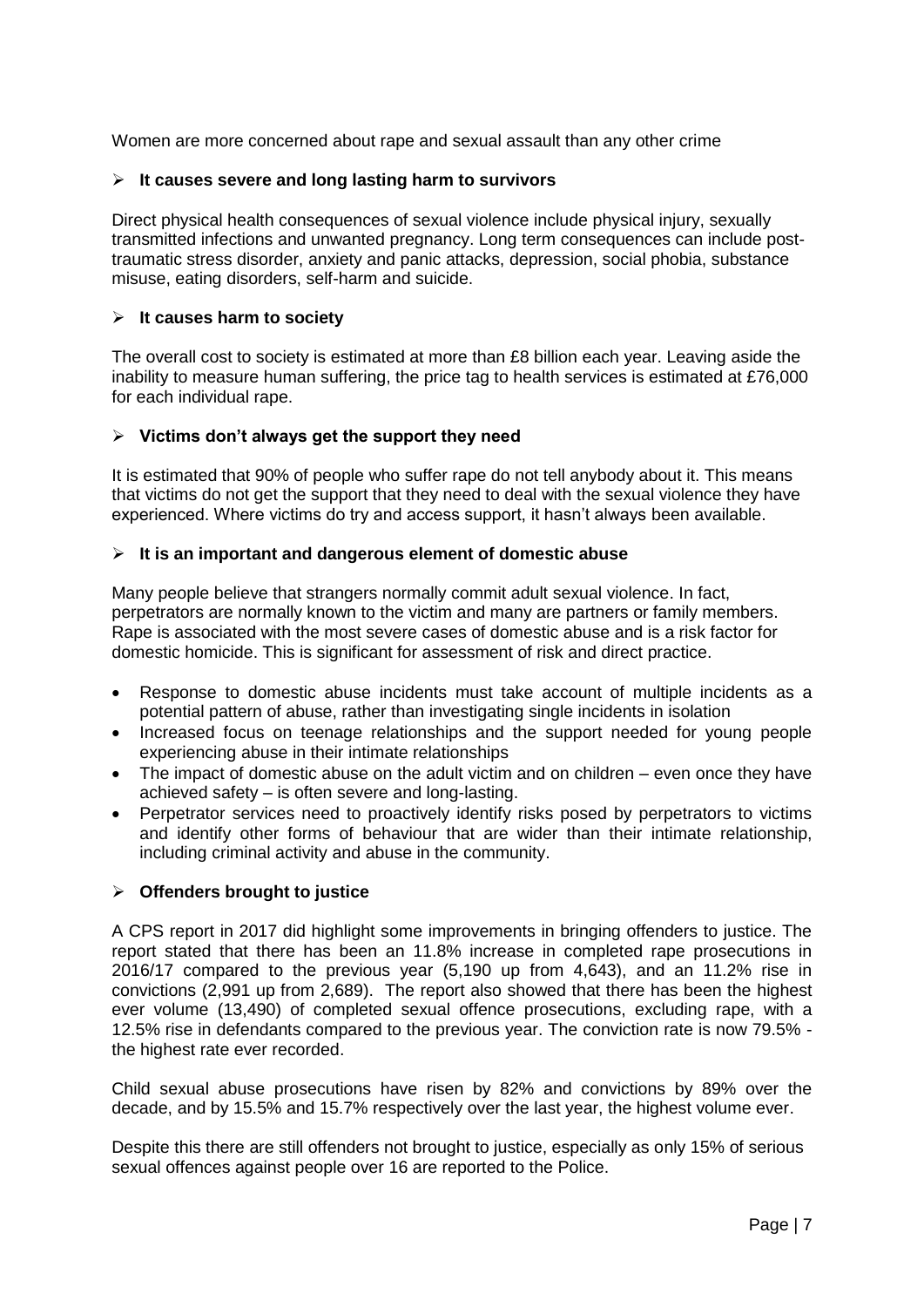#### **2.2 The National Strategy for Sexual Violence and Abuse**

The national strategy *'Ending Violence against Women and Girls Strategy 2016 – 2020'*  although focused on women and girls, the Government is clear that abuse happens to men and boys as well, and that the definition and responses available apply regardless of gender.

Over the last five years the Government has introduced a range of new tools to support agencies to protect victims of sexual abuse and manage perpetrators effectively, including:

- Introducing a new criminal offence of Revenge pornography
- Introducing Female Genital Mutilation (FGM) Protection Orders and an FGM mandatory reporting duty
- Strengthened measures to manage sex offenders or those who pose a risk of sexual harm

The sexual abuse outcomes and key messages within the national strategy are:

- That there should be a reduction in the prevalence of all forms of violence against women and girls together with increases in reporting, police referrals, prosecutions and convictions.
- Local commissioners to deliver a secure future for rape support centres, Female Genital Mutilation and Forced Marriage Units, whilst all services move to an early intervention and prevention approach as the norm, not only a crisis response.

Linked to the Violence against Women and Girls Strategy 2016-2020 is the National Statement of Expectations. This National Statement of Expectations (NSE) sets out what local areas need to do to ensure their response to VAWG issues is as collaborative, robust and effective as it can be so that all victims and survivors can get the help they need. This includes:

- 1. Putting the victim at the centre of service delivery;
- 2. Having a clear focus on perpetrators in order to keep victims safe;
- 3. Taking a strategic, system-wide approach to commissioning, acknowledging the gendered nature of VAWG;
- 4. Being locally-led and safeguarding individuals at every point;
- 5. Raising local awareness of the issues and involve, engage and empower communities to seek, design and deliver solutions to prevent VAWG.

The strategic outcomes and objectives contained within this document aim to embrace these national expectations.

# **3.0 South Yorkshire and Doncaster's context**

#### **South Yorkshire context**

**.** 

South Yorkshire wide activity in relation to sexual violence and abuse has been led at a subregional level by the South Yorkshire Rape and Sexual Offending Steering Group currently chaired by the Police and Crime Commissioner.

While we need to improve our collection and analysis of data, the data available for South Yorkshire<sup>6</sup> 2017-2018 tells us that:

 Recorded crime for rape offences for people aged 18years & over has increased across all districts on the previous year. An increase in the reporting of non-recent offences is likely to be a contributory factor to the general increase with 26% of cases between January 2017 and December 2017 being reported 3 or more years after the offence.

<sup>&</sup>lt;sup>6</sup>S Yorkshire RASO performance data reports available through OPCC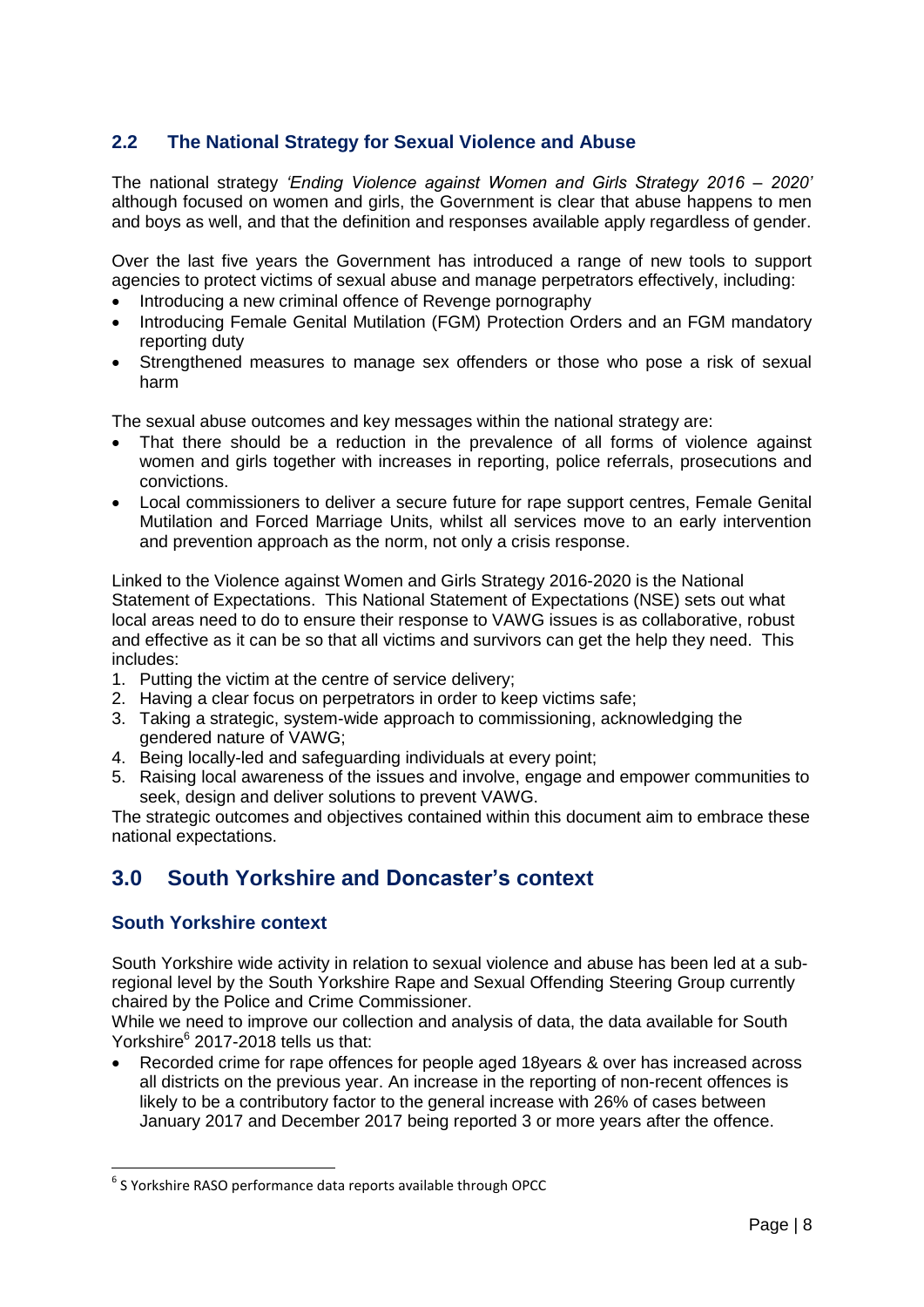- In Rotherham there has been an increase in the number of detections for rape offences. In Sheffield and Doncaster there have been reductions in the number of detections. However, the total number of detections for South Yorkshire remains the same as the previous year. As a result of an increase in the number of offences recorded but the same number of detections, the detection rate has reduced
- 328 adult victims of sexual assault were seen at the SARC in 2017-18, a 25% increase on 2016-17; the majority of service users were female (93%); of those cases seen, 64% had a forensic examination; 75% of referrals came from the police, there has been an increase in the proportion of self-referrals which suggests an increased public awareness of the service; the largest proportion of service users were between the ages of 18-25 and the second highest proportion were between 26-45; the majority of those seen at the SARC were referred on to follow up support services;
- In the Child SARC the majority of cases were acute (74%) and all but one acute case received a forensic examination; the majority of service users were female (84%); Sheffield had the greatest number of service users followed by Doncaster, Barnsley and the lowest number from Rotherham. Recorded rape offences for under 18s was however highest in Rotherham; the increased reporting of non-recent child offences is likely to have contributed to the increase.
- The rape offences conviction rate, with the exception of quarter 1, has been above the level of ambition set at 60% by the CPS. The change in volumes of convictions on the previous year is 9% but this is much lower than the 29% change in numbers of recorded rape offences and 21% change in other serious sexual offences. This is probably due to the time taken for a case to reach trial.

#### **Doncaster's Context**

In 2013 it was agreed that since not all sexual abuse occurs in the context of a domestic relationship, it was important not to merge the two issues, and a stronger focus on Sexual Abuse was needed. A separate Sexual Abuse Theme Group was established, a strategic review of Sexual Violence and Abuse was carried out and a separate strategy on Sexual Violence and Abuse developed.

Whilst developing the Domestic Violence and Abuse Strategy for 2017 to 2021, the Partnership agreed that a separate strategy was still required for sexual violence and abuse to maintain an equal and specific focus on these issues, and the Domestic Abuse Strategy for 2017 to 2021 was to ensure strong links to the existing strategy for sexual violence and abuse.

However, following a review of its various partnerships groups it was decided that the Domestic and Sexual Theme Groups would be merged. This merger resulted in the formation of the SSDP Domestic and Sexual Violence and Abuse Partnership to ensure strategic leadership of both issues.

#### **3.1 What we know about SVA locally**

The Domestic and Sexual Violence and Abuse Partnership is reviewing data and other local intelligence to understand the current position but will commission a specific analysis of all intelligence across sexual, and domestic abuse, so that there is a clearer picture of the issues and response required from the partnership.

This is expected to clarify and further identify key performance indicators to establish a baseline. We will use this indicator set and baseline to improve the multi-agency and interagency response to sexual abuse and violence. This intelligence will also serve to measure the progress and the impact of this strategy.

#### **3.1.1 Local data and intelligence**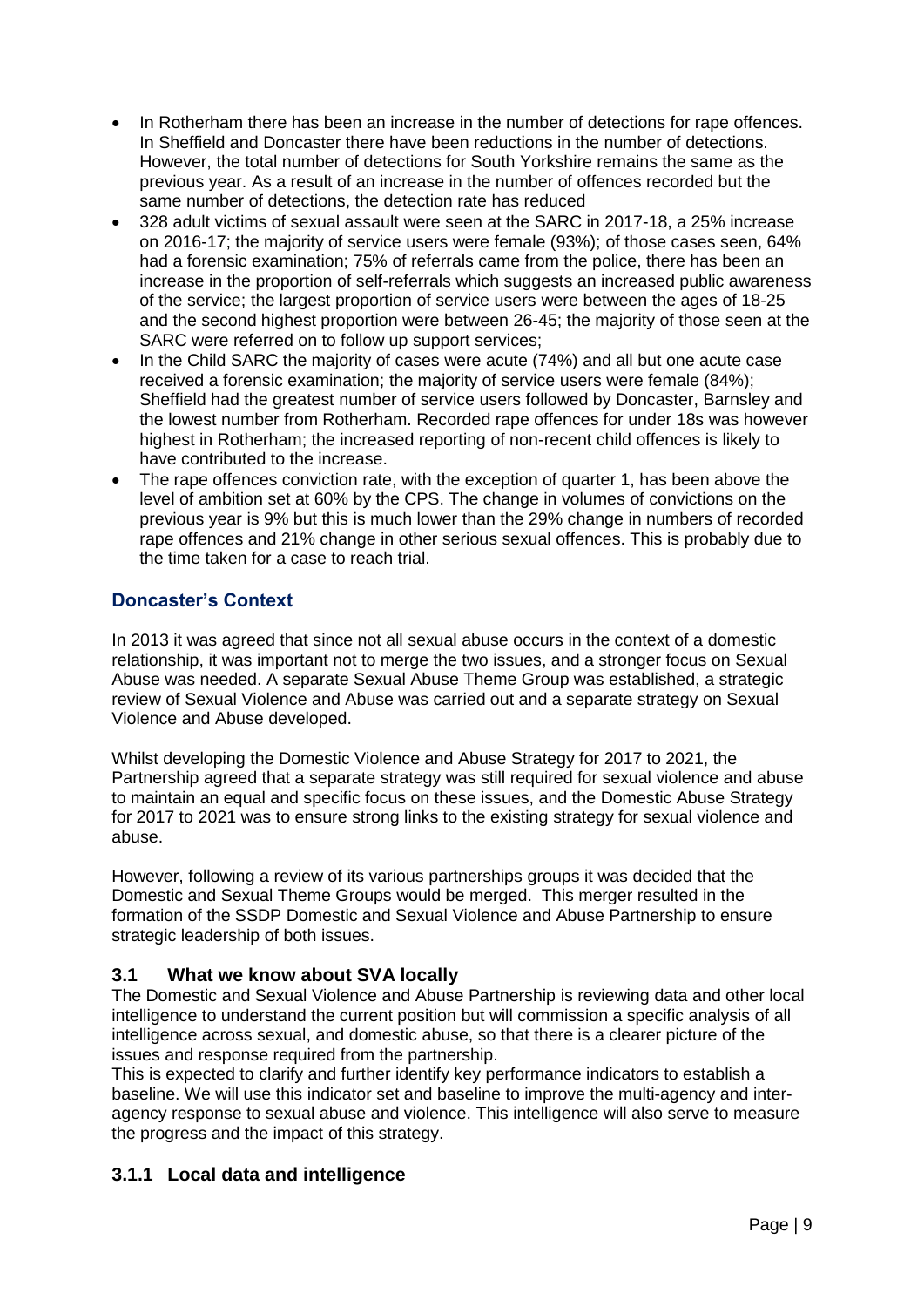A summary of the accessible data for sexual violence and abuse in Doncaster highlights:

**Doncaster Rape and Sexual Abuse Counselling Service** (**DRASAC)**



*There has been an increase in Doncaster residents accessing rape and sexual abuse counselling and advocacy*

Referrals into the organisation have increased over the 5 year period. Referrals into the counselling service have increased by 32 percent between 2012-13 and 2016-17. ISVA service referrals have increased by 68 percent, during the same timeframe. Increased service awareness, issue awareness and media coverage are believed to be the catalyst behind the increased referral numbers.



*There has been an increase in service users under the age of 18 years*

The number of referrals received into DRASACS services for clients under the age of 18 has risen significantly. During the 5 year period, between 2012-13 and 2016-17, child referrals have risen by **340 percent** into the ISVA service and **353 percent** into the counselling service.

The increase in referrals for clients under 18 years is believed to be a result of the extensive promotional work of DRASACS services to a range of relevant partners including: CAHMS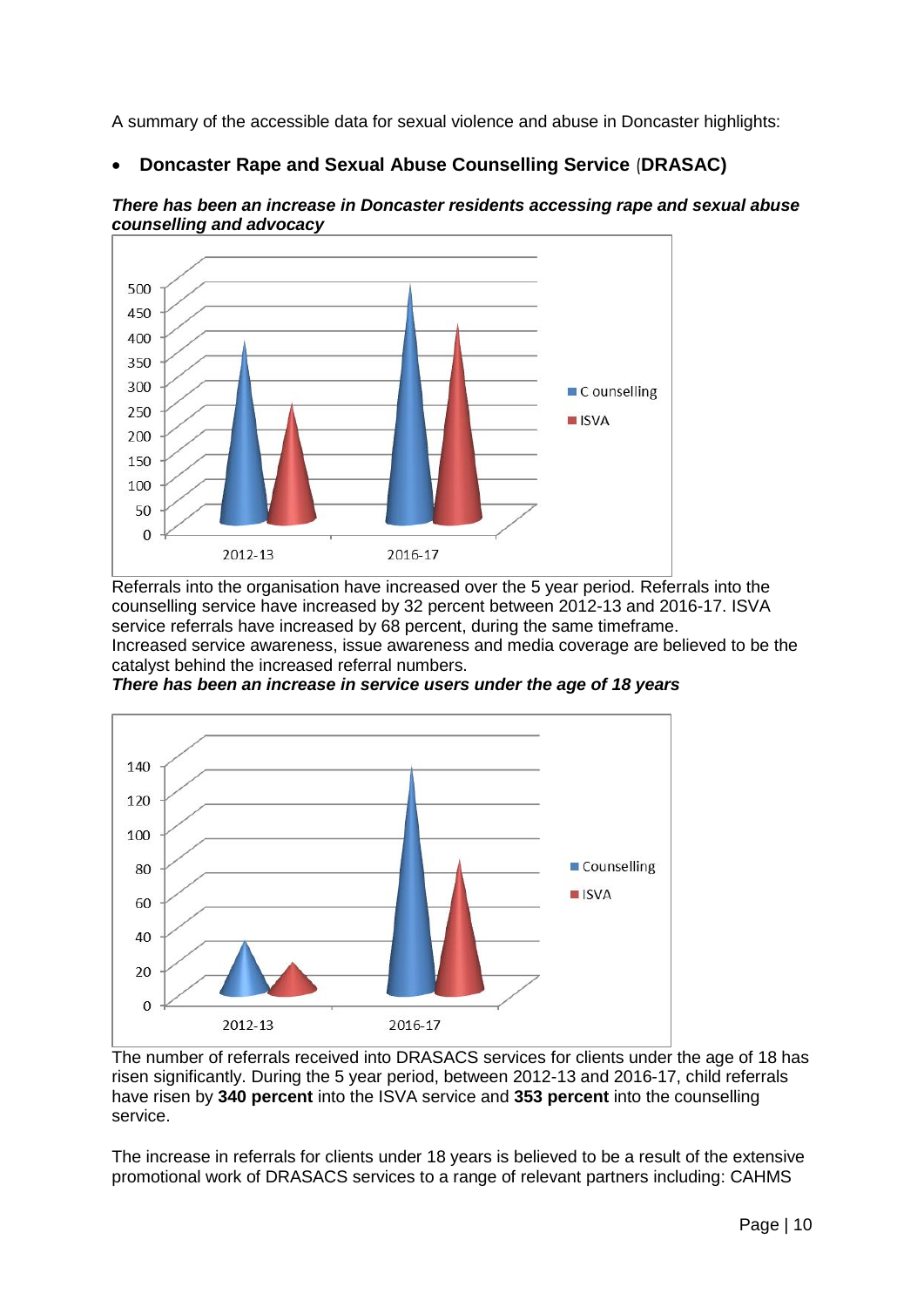and DCST. Analysis of referral source data suggests that referrals from services categorised; as children and family services, into the ISVA service have increased by **767 percent** and by **1750 percent** into the counselling service.



*There is an increase in men and boys accessing sexual abuse support* 

The numbers of men and boys accessing the service has increased significantly during the 5 year reporting period. Referrals have increased by 85 percent for men and boys into the counselling service and 306% into the ISVA service.

This increase in referrals is believed to be a result of a number of factors. The awareness raising work undertaken to promote the organisation and the media coverage of high profile cases involving male victims have encouraged men and boys to access DRASACS services. *Service Intelligence identifies*

- $\triangleright$  Incoming referral and sign posting sources are becoming increasingly diverse. It is believed that this is a result of the increased awareness amongst partners of DRASACS response to victims. This diversity of referral sources has led to clients presenting to DRASACS with complex and multiple needs.
- $\triangleright$  The majority of adult DRASACS clients access the service because of what happened to them as a child.
- $\triangleright$  Adult clients are far less likely to attend the counselling service if they have been referred indirectly by a third party. However this does not apply to child referrals.
- $\triangleright$  The types of offences clients are suffering are changing, including clients who have suffered sexual abuse via technology. This abuse can be in a variety of formats and on a variety of platforms.
- $\triangleright$  The number of referrals received by DRASACS rose dramatically in the wake of Operation Yewtree. Since 2011, the referral rate has continued to rise. The demand for DRASACS services is higher than ever, with waiting times currently at 6 months.
- $\triangleright$  ISVAs are undertaking more institutional advocacy with clients, supporting clients with 'Right to Reviews' and challenging Police, CPS and CICA decisions. There are a number of contributing factors in the ISVA internal and external environment which have led to this change;
	- The creation of specialist Rape and Serious Sexual Offences (RaSSO) barristers within the CPS.
	- CPS led 'Rape Scrutiny Panel' which reviews 'failed' prosecutions.
	- Publication of 'Victims Code' by Ministry of Justice (2015)
	- Commissioning of the ISVA service by Police & Crime Commissioner
	- Automatic referral into ISVA for people who report sexual offences to the Police
	- Promotion of the professional ISVA service with statutory agencies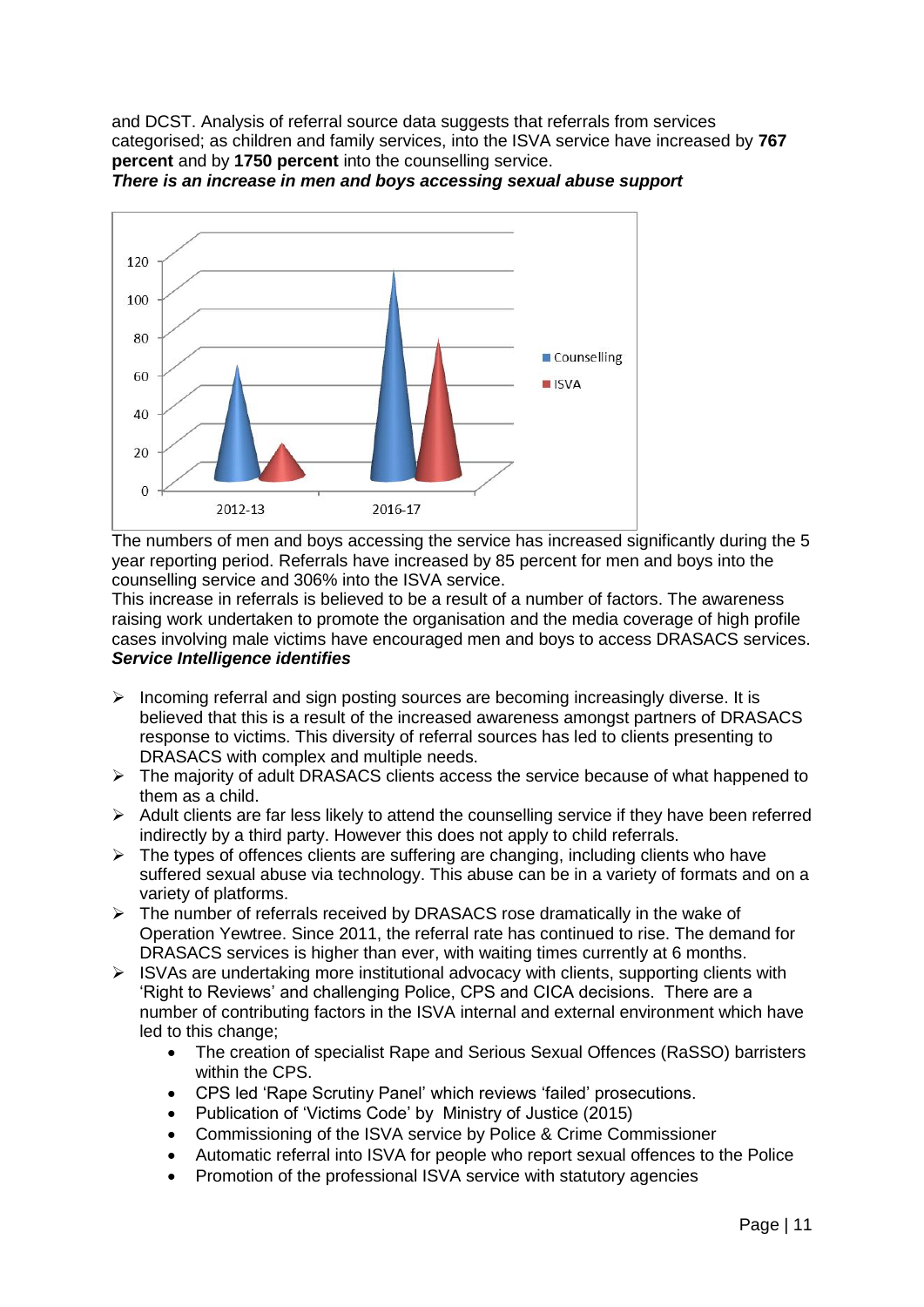- Societal view of 'victims' of sexual abuse
- Without an ISVA, some people would still not have a voice to either report or to receive the enhancements they are entitled to under the 'Victims Code'

## **3.1.2 The cost of sexual violence and abuse**

It is not possible to fully disaggregate for this strategy the cost of sexual violence and abuse to show this separate from domestic and sexual violence/abuse. However we know the overall cost to be significant and cut across all public services, along with the additional costs to victims directly. The real and quantifiable cost which impacts on service providers is the length of time and intensity of provision required to promote recovery and build resilience where abuse is identified at relatively high levels of vulnerability. We do know that for every rape victim the cost is estimated to be £75,000 and using national figures<sup>7</sup> for DSVA the extent of abuse shows:

- It is estimated that upwards of 6048 women and girls aged 16 to 59 in Doncaster have experienced an incident of sexual assault in their life and 2430 of these experienced sexual assault in the last 12 month period
- The overall wider public cost of domestic and sexual violence/abuse in all cases for Doncaster is estimated to be over £121 million
- The cost of prosecuting local cases of domestic abuse and sexual abuse is estimated to be £3.9m
- The cost of support for children and young people known to children's social care is calculated at £7.5m in cases where domestic abuse, which may include sexual abuse, is a factor, along with other complicating factors
- In high risk cases the wider human and emotional cost for adult victims in Doncaster could be three times the cost of services.

In some sense there is no need to quantify the costs but to recognise that the cost of doing nothing is not an option. What is important is what we do about the significant issues that relate to violence and abuse and how this affects individual victims; families including children and the impact it has on communities in Doncaster.

#### **3.2 Where we are now and implications for the future**

Activity to date, in relation to sexual violence and abuse has, in the main, focussed on access to justice with some support being available locally to specific groups impacted by sexual violence and abuse. We are committed to equality and diversity and recognise that domestic and sexual abuse has specific gender and cultural issues, as well as additional vulnerabilities for people with disabilities, or who are older or younger than the average victim profile. However, we need to do more to understand and respond in specific situations, differentiating support for specific needs and circumstances. The attitude towards women and girls generally requires a specific focus and in some cases protection from physical mutilation. In addition gender and traditional roles in some communities should not maintain inherent inequality which harbours potential sexual violence and abuse, including female genital mutilation.

Much of the national policy and research resonates with the local picture. A strategy to tackle SVA requires a whole system and whole place approach through:

- A shared philosophy and common practice through approaches that are trauma informed
- Commissioning which requires services to operate in a complex environment with a knowledge and understanding of the impact of trauma leading to multiple needs

**<sup>.</sup>** 7 National VAWG Ready Reckoner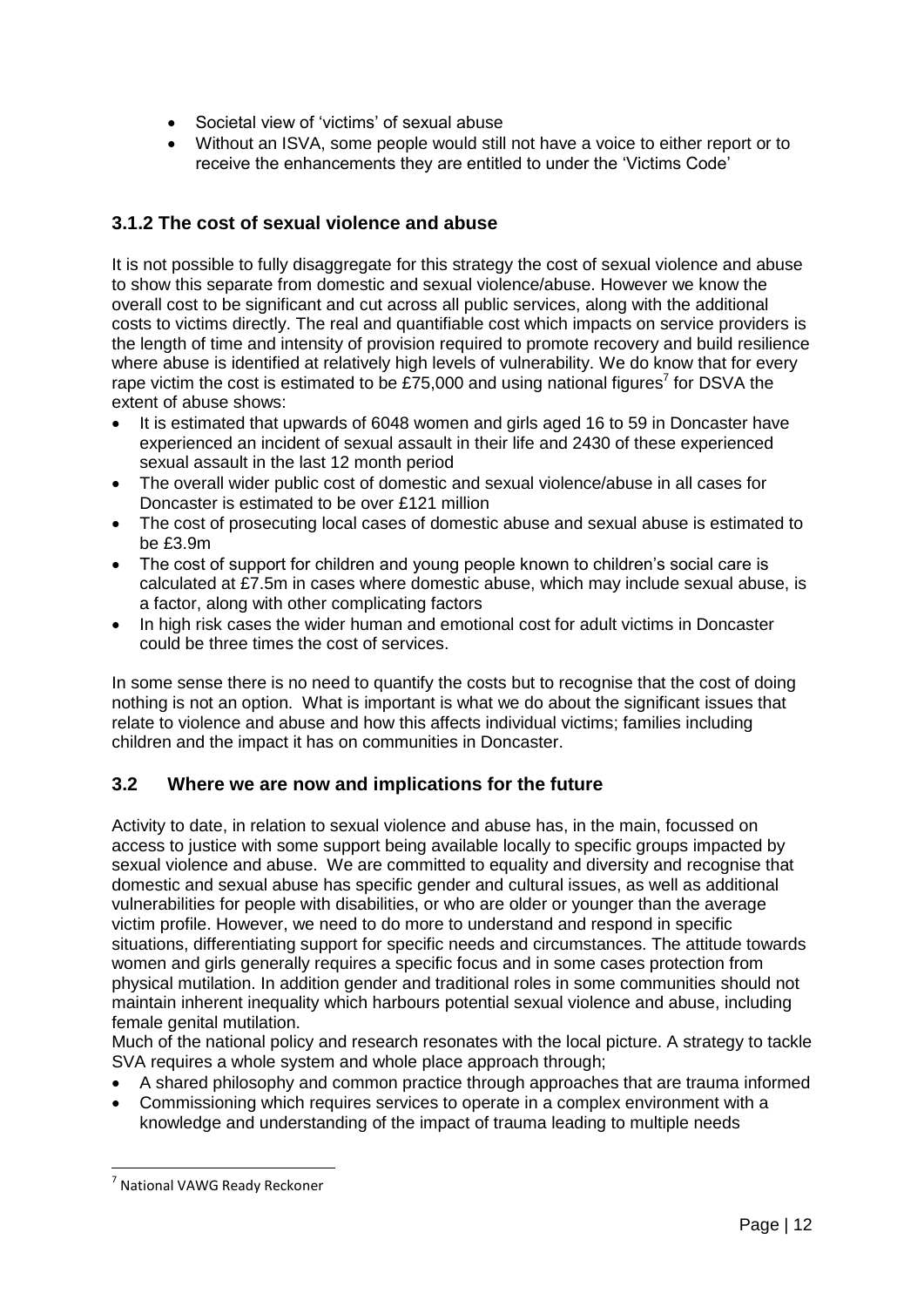Direct action with the people who live and work in Doncaster on sexual violence and abuse and on wider issues such as drugs and alcohol misuse; homelessness; anti-social behaviour; active citizenship and community well-being.

# **4.0 What we want to achieve and how we will do it**

The intelligence from national research and policy and what we currently know has developed a picture of what we need to do and the objectives we want to achieve.

As partners it is essential that we share a common purpose and work towards joint outcomes that raises the profile of sexual violence and abuse, challenges community attitudes and response to sexual violence and abuse; and also meets the needs of victims, while holding perpetrators to account.

This strategy sets out our strategic outcomes with an emphasis on integrated and joint working. It also challenges us to take a whole place approach to some common issues which continue to inhibit long term and sustained change.

#### **4.1 Strategic Outcomes and Key Objectives toward 2021**

Our outcomes and objectives have been developed taking into consideration the 5 national statements of expectation and the national Violence against Women and Girls strategy: Preventing violence and abuse; Provision of services; and Pursuing perpetrators<sup>8</sup>. Government's explanation of Partnership Working and our own local aspirations are threaded throughout the strategy to develop a culture of thinking and working differently to fulfil our mutual goals.

*4.1.1 Outcome 1 –* Communities, professionals, businesses and families are aware of sexual violence and abuse and no longer accept it. Objectives:

- Provide education to children and young people so they recognise abusive forms of behaviour, understand they are unacceptable and know the consequences of them. They are equipped to make healthy relationship choices now and in the future.
- Increase the visibility and communication of sexual abuse and gender inequalities with the public that challenges the social and cultural norms and attitudes that perpetuate acceptance and inequality.
- Work in partnership with local businesses to raise awareness of sexual abuse and violence, act to prevent and respond appropriately to sexual violence and abuse.
- Influence and support the development of policies and procedures in all workplaces to support agencies to act responsibly for the wellbeing of their employees.
- Equip stakeholders to identify and challenge the acceptance of sexual abuse and harassment, unwanted attention and violence in families and whole communities.
- Increase and instil confidence amongst victims including children and young people to report incidents of sexual abuse as early as possible and know their voice will be heard and responded to.
- Take action to raise awareness of female genital mutilation with communities and practitioners and encourage reporting and action to prevent it happening.

**<sup>.</sup>** <sup>8</sup> Ending Violence against Women and Girls Strategy 2016-2020 (March 2016)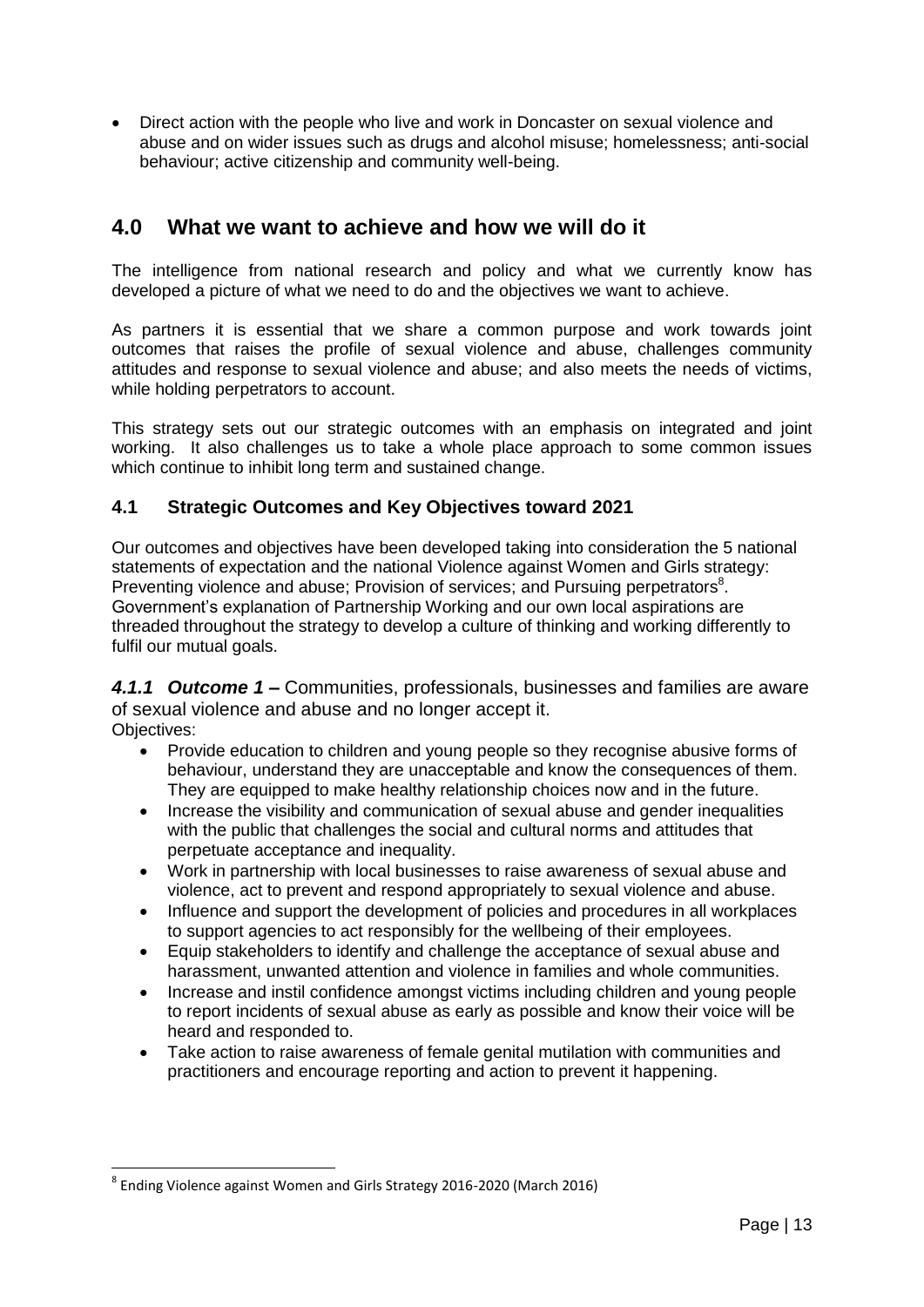*4.1.2 Outcome 2 -* Individuals and Families who are vulnerable to or experience sexual violence are identified earlier and receive effective support to stay safe; reduce repeat victimisation and recover.

Objectives:

- Identify individuals and families vulnerable to sexual violence or suffer actual abuse (including female genital mutilation), assess the level of risk and the impact this has, act swiftly to safeguard and protect all victims.
- Explore the value of adopting a South Yorkshire needs and risk assessment for use with victims of sexual abuse and violence.
- Ensure that services are meeting the needs of victims by listening to them and using their experiences to drive change and improvements.
- Ensure services are accessible to all including people from minority, isolated or marginalised groups, people with disabilities, children and older victims and survivors, and LGBTQQI people.
- Improve the quality and use of data, research and local intelligence across the partnership to inform commissioning and target resources more effectively and efficiently to address levels of need and risk.
- Provide the workforce in contact with those who may be affected by sexual violence with the knowledge and skills to increase their understanding and identification of risks to respond to individual needs and behaviours within individuals and families.
- Provide a range of services to support the holistic needs and recovery of victims which are appropriate to their age, gender, and ability or other circumstances (e.g. physical, legal, cultural, social, or emotional wellbeing).
- Improve the response to victims and perpetrators from professionals so they are effectively supported and protected from sexual violence the first time they seek help, extending this to their family to promote resilience and recovery. This includes monitoring the effectiveness and efficiency of the criminal justice system.
- Ensure an effective and efficient multi agency response through MARAC; MAPPA and VISOR to those victims who are at greatest risk and in need of immediate protection, but offers choice to support short and longer term recovery.

*4.1.3 Outcome 3 –* People who use sexually abusive and/or violent behaviour are challenged and provided with effective support to change, face the consequences of their actions and the risk they pose effectively managed. Objectives:

- Identify abusers at an earlier stage in their offending behaviour so they understand the consequences of their actions before they come into contact with the criminal justice system and are motivated and supported to change their behaviour.
- Utilise the various Criminal and Civil Justice options including legislation to ensure the safety of victims, bring offenders to justice, and protect children and young adults in need of care and protection.
- Build existing partnership approaches to improve working practice to manage risk, disrupt offending behaviour and ensure that offenders including serial perpetrators face the consequences of their actions in a timely manner.
- Develop non-criminal justice based perpetrator programmes to support identified abusers to understand the importance of behavioural change and increase their awareness of the impact of their offending on their victims before they come into contact with criminal justice agencies.
- Support victims through criminal justice processes to prevent retraction and increase successful prosecution rates.
- Ensure families of perpetrators are appropriately supported to reduce their stigmatisation and trauma once a perpetrator has been identified / prosecuted.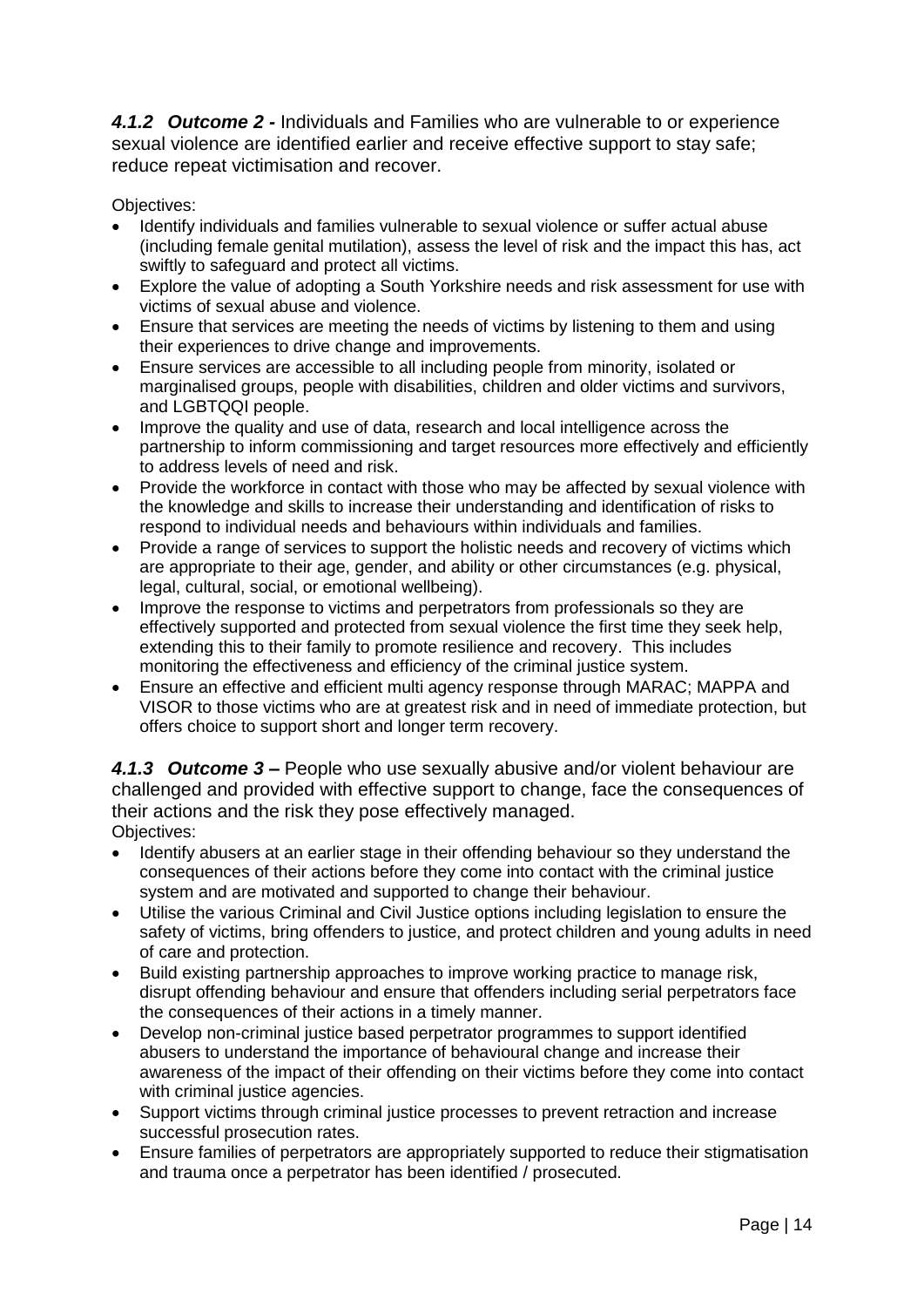Our outcomes and objectives are clear with specific actions to address these in the 2018/2019 action plan. This action plan will be reviewed annually along with the performance scorecard to measure progress.

# **5.0 Our Finances and Resources**

We have a clear understanding of the services we expect to focus on the immediate response to risk from perpetrators and the short and longer term recovery for victims. We also know the universal<sup>9</sup> services that we expect to have awareness of sexual violence and abuse and respond appropriately following assessment.

The first diagram shows the focus of core funded mainstream services, along with other local support when sexual violence and abuse is suspected or identified. It should be noted that each service whatever the risk will work together as part of a team with the individual and family to address needs and behaviours. All services will maintain a focus on the rights of individuals and families to access universal services such as learning opportunities, health services and community services, while providing any targeted or specialist intervention or support.

The second diagram details additional services which are currently available but have short term funding. The ambition is to move away from short term funding so these additional targeted and specialist services become mainstream.

**.** 

 $9$  Universal Services are those who support basic needs or requirements to live a happy, healthy, sociable and prosperous life. They include education, health and community services.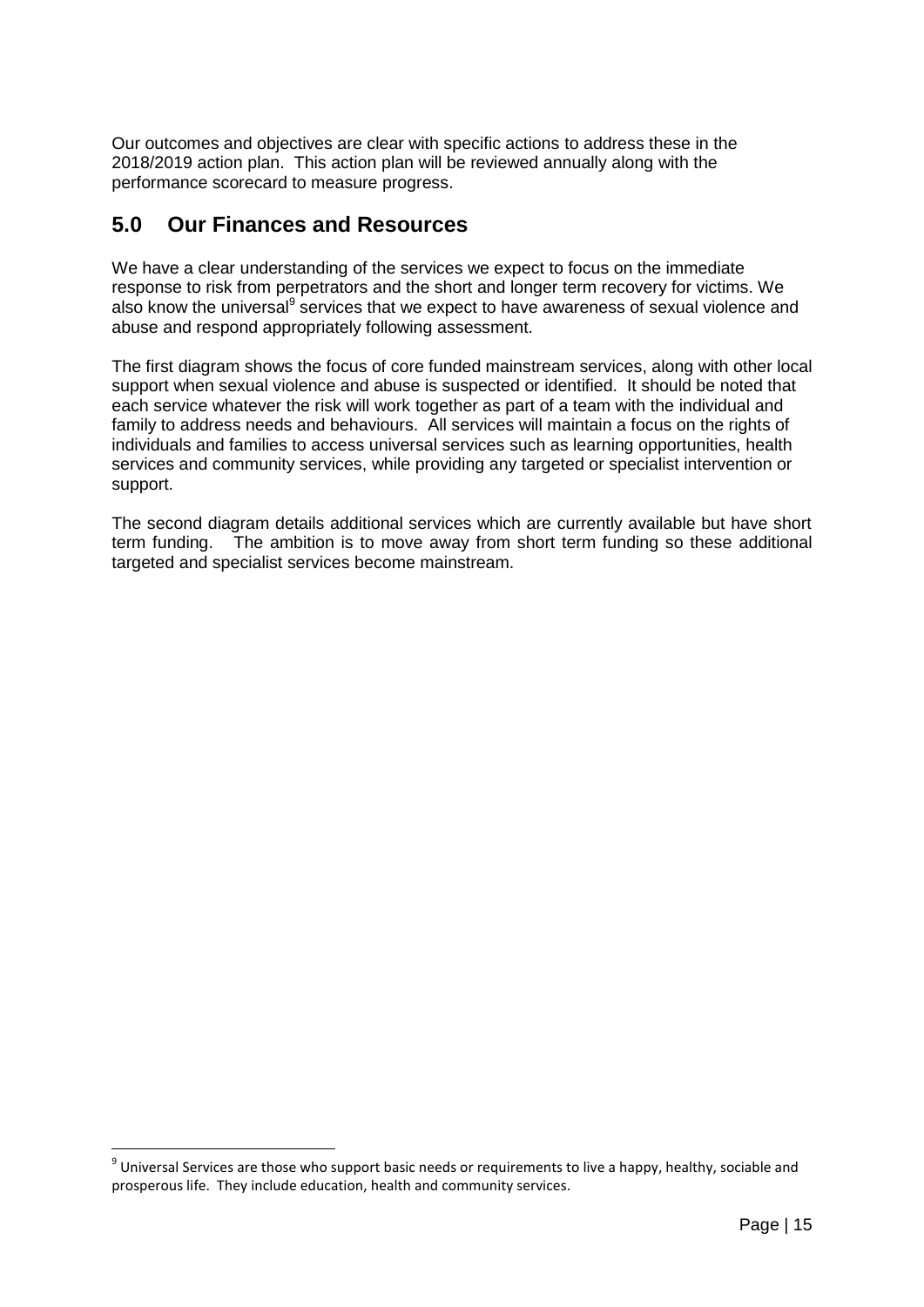| <b>Focus and</b><br>specialism in<br><b>Sexual</b><br>Violence &<br><b>Abuse</b> | . IDVA core service (where domestic abuse is present)<br>•Public Protection Unit (SYP)<br>•Courts and Crown Prosecution Service<br>•National Probation Service<br>$\cdot$ MAPPA<br>• South Yorkshire Community Rehabilitation Company<br>• Prison Service<br>•Solicitors and legal services<br>• Security/safety and housing options (St Leger Homes)                                                                                                                  |  |
|----------------------------------------------------------------------------------|------------------------------------------------------------------------------------------------------------------------------------------------------------------------------------------------------------------------------------------------------------------------------------------------------------------------------------------------------------------------------------------------------------------------------------------------------------------------|--|
| Focus on<br>vulnerability<br>or negative<br>behaviours                           | • Children's Social Care and Adult Social Care<br>• Family Support Services<br>• Acute Health Services<br>• Adult mental health services and drug and alcohol services<br>• CAMHS and Project 3 (universal but includes targetted<br>services for young people e.g. substance misuse)<br>• Special educational needs or disability services<br>• Youth Offending Service<br>• CAFCASS<br>• Local Policing (SYP)<br>• Counselling services (public and private)         |  |
| Focus on<br>universal<br>needs                                                   | • Midwifery, Health visiting, school nursing, GP's and Dentists<br>• Nurseries / Schools/ FE colleges and Universities<br>• Older people support and care providers<br>• Adult and community education providers<br>• Community services e.g. libraries, leisure facilities, environmental<br>• Youth and play providers<br>• Community Suport Teams<br>• Families Information Service and IAG services<br>• Housing providers and local landlords<br>• General public |  |

# **Core funded mainstream services and other local support**

management challenge and prosecution Targeted support and protection Universal awareness and response

Specialist advocacy, high risk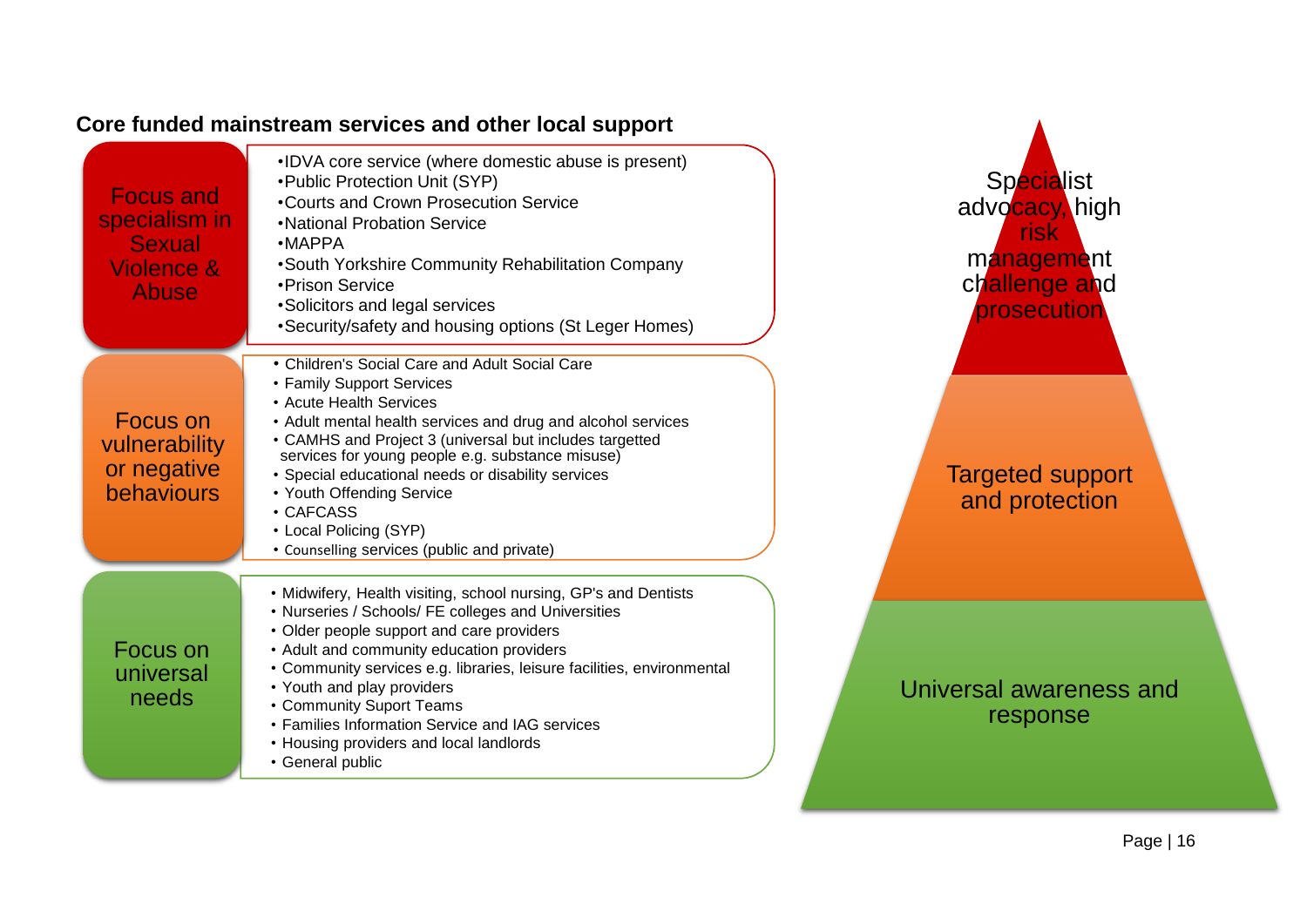#### **Additional Sexual Violence and Abuse Services**

| <b>Service name and type</b>                                                                                                                                       | <b>Commissioner</b>                            | <b>Adult</b><br>victims   | <b>Perpetrators</b> | <b>Children and</b> |
|--------------------------------------------------------------------------------------------------------------------------------------------------------------------|------------------------------------------------|---------------------------|---------------------|---------------------|
| Key: $W =$ women; G&B – girls and boys; $YP =$ young people                                                                                                        | and contract<br>duration - start               |                           |                     | <b>Young People</b> |
|                                                                                                                                                                    | and end dates                                  |                           |                     |                     |
| Doncaster Rape and Sexual Abuse Counselling Service (DRASACS)<br>• Counselling - Therapeutic support for men, women and children who have                          | <b>Funded through</b><br>various grants &      | $\mathbf{x}$              |                     |                     |
| been impacted by sexual violence. Counselling extends to                                                                                                           | contracts including<br><b>CCG/DMBC/Ministr</b> |                           |                     | $\mathsf{X}$        |
| parents/carers/supporters of those who have suffered rape or sexual abuse.                                                                                         | y of Justice/Big<br>Lottery/Children in        | $\boldsymbol{\mathsf{X}}$ |                     | $\mathsf{X}$        |
| Independent Sexual Violence Advocacy (ISVA) - Practical support for men,<br>women and children who have been impacted by sexual violence. The ISVA                 | <b>Need</b>                                    |                           |                     |                     |
| service works in close partnership with the criminal justice system,                                                                                               | Commissioned by                                |                           |                     |                     |
| supporting clients from initial report through court and beyond. Practical<br>support also extends to accessing a range of partner agencies to ensure that         | <b>South Yorkshire</b><br>PCC 2017-2020 &      |                           |                     |                     |
| clients receive the holistic support they need.                                                                                                                    | <b>Grant from DMBC</b><br>2018-19              |                           |                     |                     |
| Amber Service (Changing Lives) – sex worker and support service                                                                                                    |                                                |                           |                     |                     |
| The Amber service (since 2013) are a trusted presence in Doncaster's red light<br>district, and able to identify and effectively engage with on and off-street sex | April 2018-April<br>2020                       | $\sf X$                   |                     |                     |
| workers. The service supports:                                                                                                                                     |                                                |                           |                     |                     |
| • Individuals to address trauma, improve their health and wellbeing, achieve<br>stability and take steps towards exiting sex work/exploitation.                    |                                                |                           |                     |                     |
| People to engage with specialist mainstream services to enable them to<br>meet their multiple and complex needs holistically. This involves                        |                                                |                           |                     |                     |
| accompanied referrals. We support the journey from crisis and chaos<br>towards stabilisation, recovery, health and resilience by building up positive              |                                                |                           |                     |                     |
| social networks.                                                                                                                                                   |                                                |                           |                     |                     |
| Referrals are made from other services as well as on street outreach.                                                                                              |                                                |                           |                     |                     |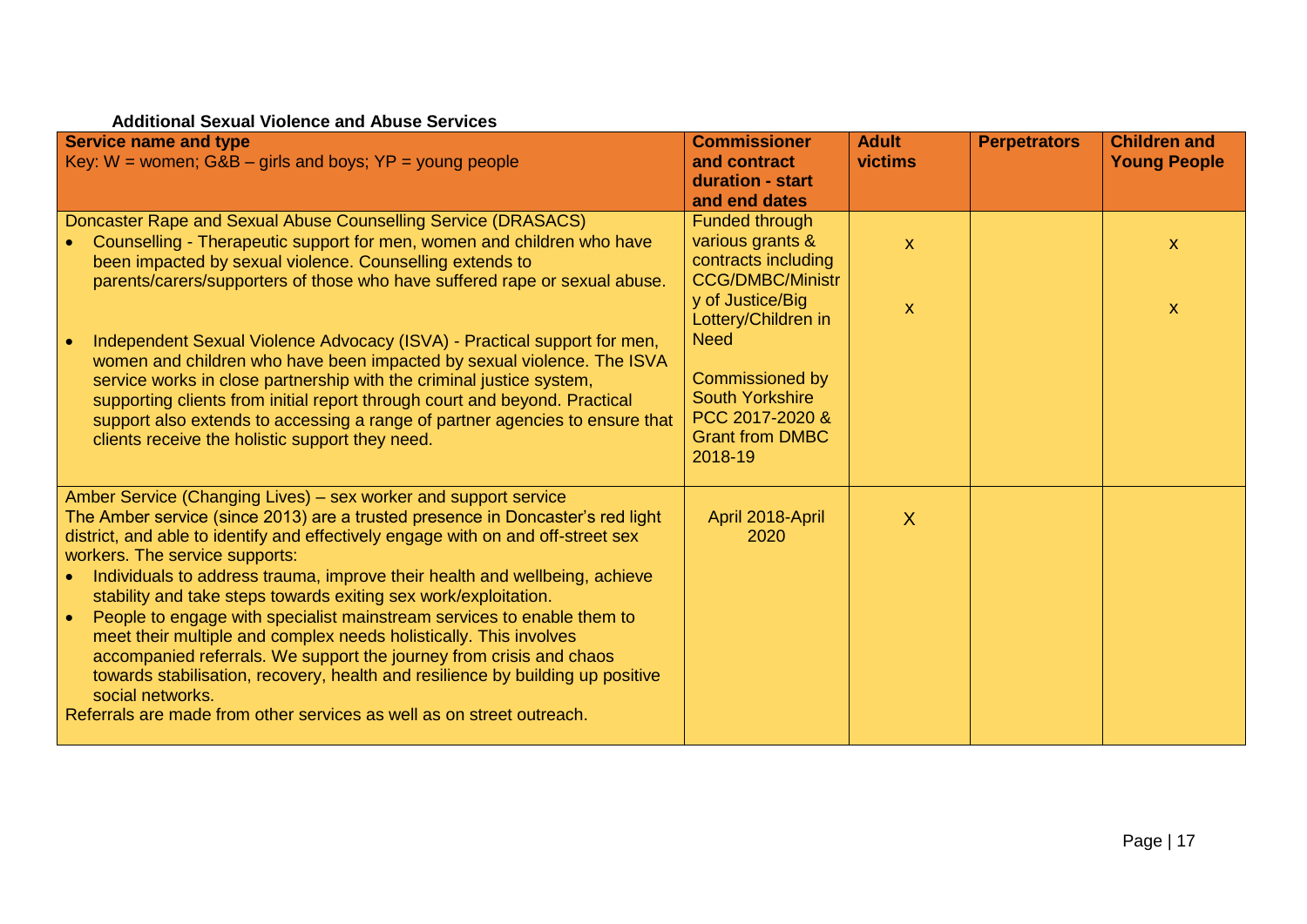# **6.0 Governance and how partners will work together**

#### **6.1 Governance of the Strategy**

This Strategy is owned by the Safer Stronger Doncaster Partnership (SSDP) on behalf of Team Doncaster. The SSDP Board has the strategic lead for Sexual Violence and Abuse at strategic and operational levels, including collaboration with service users.

This Strategy and the annual action plan will be led collectively by the Domestic and Sexual Violence and Abuse Strategic Board (DSVASB) holding lead officers and partner agencies to account for its implementation and for the impact of service delivery.

A Theme Group will be tasked by the DSVASB to support the delivery of the strategy and to produce performance reports which the DSVASB will monitor and report directly to the **SSDP** 

At times the DSVASB will identify complex problems or poor outcomes within the arena of sexual violence and abuse and related issues. Under these circumstances there will be discussion between the Chair/s of relevant Boards to agree how this work will be progressed under a joint agreement. This will be determined by their respective priorities and responsibilities or statutory duties. This may result in joint commissioning arrangements but will be led by one strategic board to avoid confusion or duplication of effort Performance reports and outcomes of any reviews will also be circulated to other Boards for information and comment and to ensure SVA specifically is aligned with any specific priorities and work programmes across Doncaster.

#### **6.3 Individual Partner responsibility and accountability**

The Safer Stronger Doncaster Partnership through the Domestic and Sexual Violence and Abuse Board will provide leadership to improve the outcomes and well-being of adult victims, children and young people witnessing sexual violence and abuse; alongside challenging and holding to account perpetrators.

However, it is the responsibility of individual partners to evidence the work they do to improve performance and measure the impact of their service provision through their own governance or contractual arrangements.

In the majority of circumstances partners are able to achieve this through the intelligence and analysis available through service level information to respond to presenting needs. Individual partners will therefore continue to focus on specific key performance areas for which they are responsible, but agree to work to common objectives and approach through this strategy.

The agreed ways of working and guiding principles to support this work are detailed in section 6.4

#### **6.4 A Common approach**

To ensure sexual violence and abuse is dealt with appropriately in all its forms across Doncaster and partners fulfil their duties to protect, the following scenarios have been detailed to ensure victims are supported and perpetrators are held to account whatever the situation. It is the role of the Doncaster Domestic and Sexual Violence and Abuse Board, together with the Doncaster Safeguarding Children Board to ensure that these referral pathways and procedures are working effectively.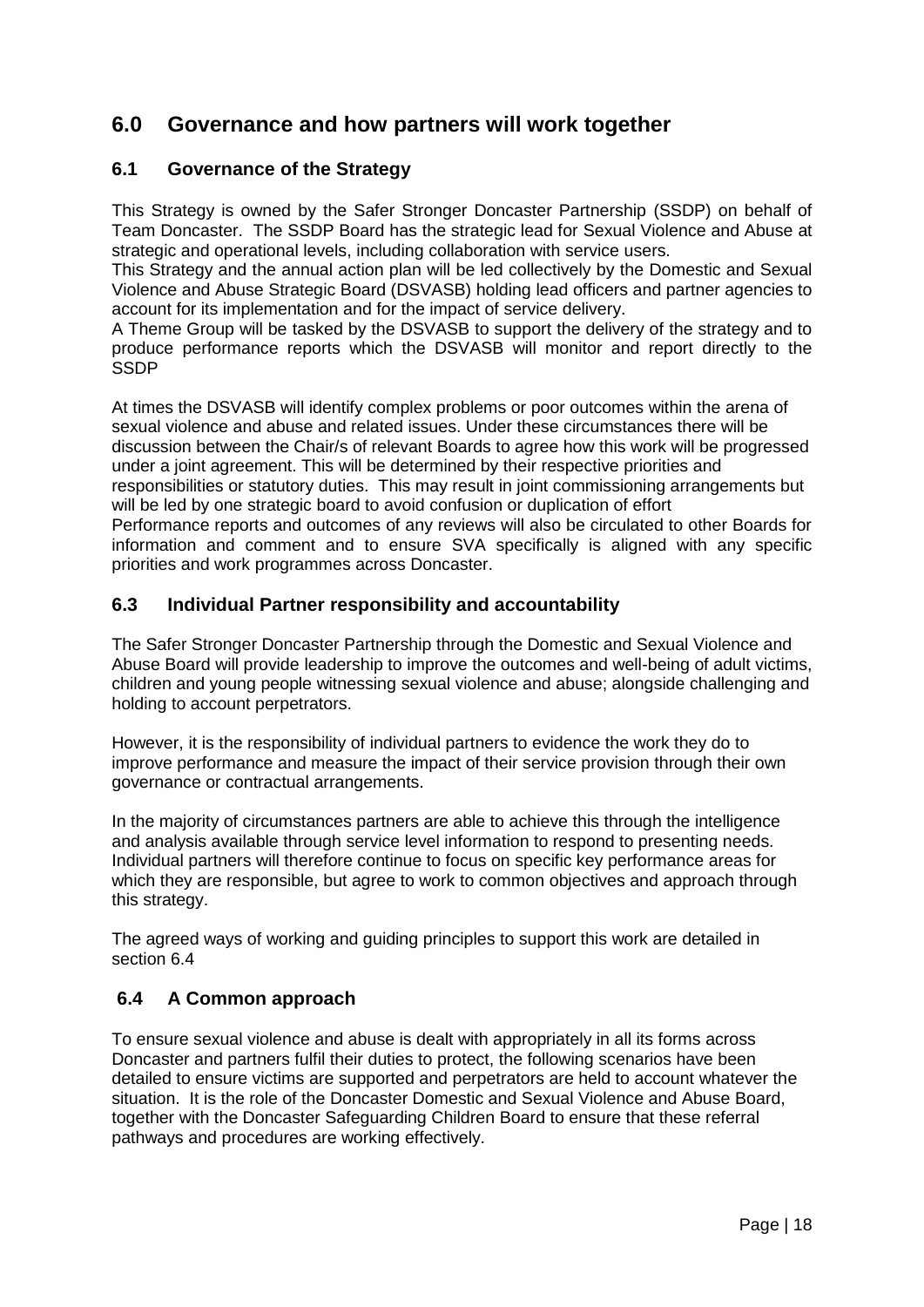- **Sexual violence and abuse in an intimate domestic relationship for victims over 18 years old** is defined as Domestic Violence and Abuse and should be responded to in this way, while also addressing the specific sexual violence or abuse incidents.
- **Sexual violence and abuse in intimate domestic relationships for victims between 16 and 18 years** is child sexual abuse and should be considered under child protection arrangements, while also addressing the domestic abuse incidents
- **Sexual violence or abuse of a child under the age of 18 years** by a family member or other perpetrator, which may also involve child sexual exploitation; should be considered under child protection arrangements.

#### *6.4.1 Individually tailored support*

A number of victims of sexual violence and abuse are not in contact with their family and will require a high level of individual and bespoke support through an integrated service and agency response in both the immediate and longer term.

In all other cases integrated working with the family might provide the most effective model of identifying vulnerabilities and supporting individuals and other family members who need help or protection. This may often include removal of a family member if they are the abuser, and prevention of further contact.

Individuals and families should have multiple access points for help and support for sexual violence and abuse and every worker in Doncaster irrespective of which agency or organisation they work for across children's and adults' or services for the community should have the opportunity to identify and respond appropriately to victims of sexual abuse and violence.

#### **6.4***.2 Shared Principles*

The following principles have been developed to guide agencies in their response to meeting the aims and objectives of the strategy. There is recognition of the need for safeguarding and also on longer term recovery:

- 1) Listen to the voice of the person that has been abused and understand their journey and life experience. Engage them in the design and delivery of the services they need.
- 2) Take a strengths based approach to working with individuals, families and communities recognising their skills, knowledge and experience.
- 3) Develop early intervention and prevention approaches to working that respond more quickly to risks, vulnerability and prevent escalation
- 4) Involve the workforce and individual workers in understanding needs and issues of working with adult victims, children and young people and perpetrators to inform practice and service delivery
- 5) Deliver evidence and research based practice that is focused on outcomes and learning from what works including innovative practice.
- 6) Joint commissioning through pooled budgets or shared resources to understand needs, support planning, deliver services and measure impact.

#### **6.5 Partnership response to complex issues, poor outcomes or performance**

As a partnership we know that a strong collaborative approach is vital to seeing sustained impact on sexual violence and abuse. We need to understand some problems in more depth and formulate a joint response. Many indicators are linked together and therefore a focus on one alone will have no real impact in the longer term if the root causes are not commonly understood and addressed in combination.